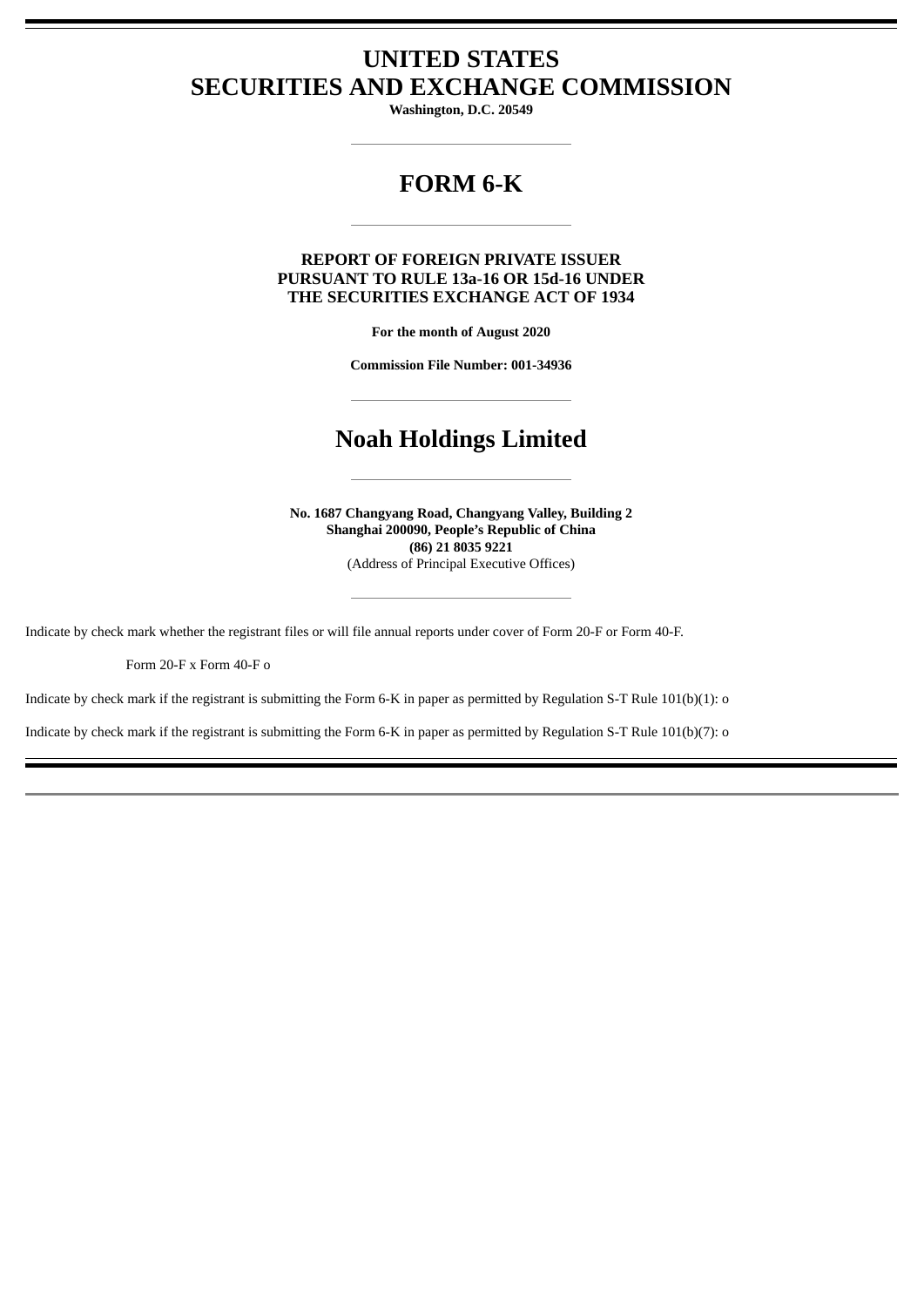## **SIGNATURE**

Pursuant to the requirements of the Securities Exchange Act of 1934, the registrant has duly caused this report to be signed on its behalf by the undersigned, thereunto duly authorized.

# **Noah Holdings Limited**

| By:    | /s/ Qing Pan            |
|--------|-------------------------|
| Name:  | Oing Pan                |
| Title: | Chief Financial Officer |

Date: August 24, 2020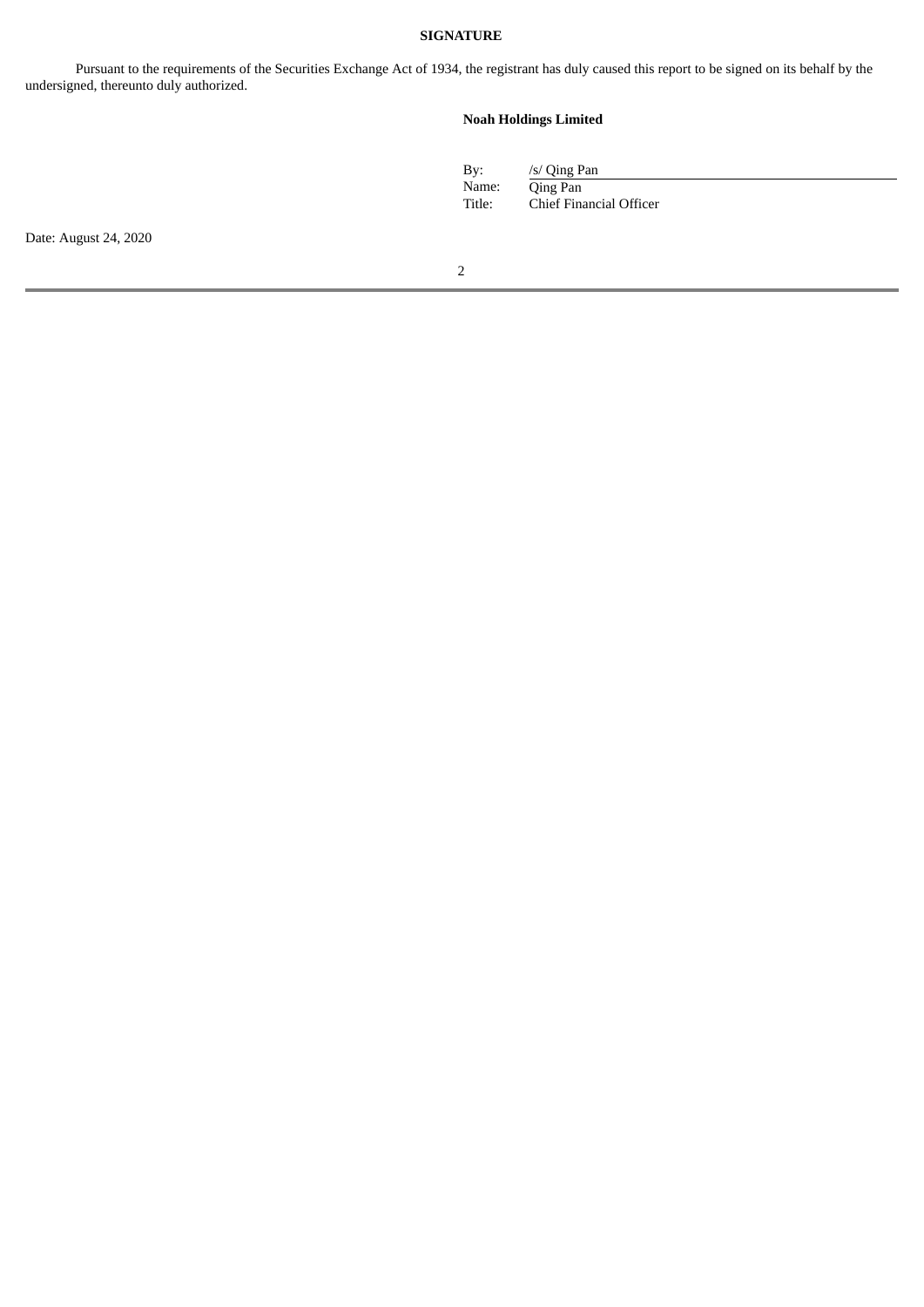| <b>Exhibit Index</b> |               |              |  |
|----------------------|---------------|--------------|--|
| <b>Exhibit No.</b>   |               | Description. |  |
| Exhibit 99.1         | Press Release |              |  |
|                      |               |              |  |
|                      |               |              |  |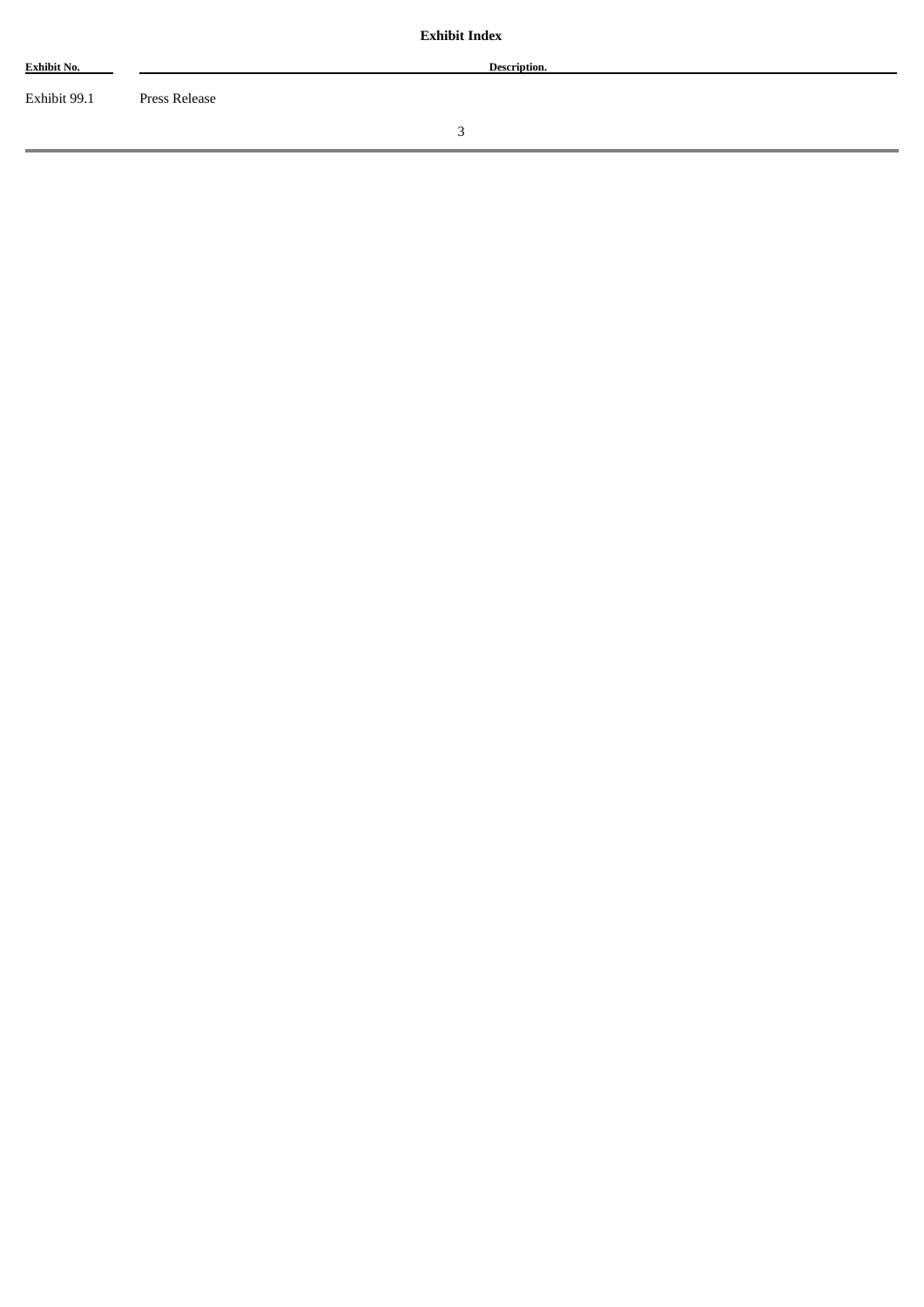## **NOAH HOLDINGS LIMITED ANNOUNCES UNAUDITED**

#### **FINANCIAL RESULTS FOR THE SECOND QUARTER OF 2020**

SHANGHAI, August 25, 2020 — Noah Holdings Limited ("Noah" or the "Company") (NYSE: NOAH), a leading wealth and asset management service provider in China with a focus on global investment and asset allocation services for high net worth individuals and enterprises, today announced its unaudited financial results for the second quarter of 2020.

## **SECOND QUARTER 2020 FINANCIAL HIGHLIGHTS**

· **Net revenues** for the second quarter of 2020 were RMB747.4 million (US\$105.8 million), a 0.2% increase from the first quarter of 2020, while a 14.2% decrease from the corresponding period in 2019.

| (RMB millions,               |                     |                     |                   |
|------------------------------|---------------------|---------------------|-------------------|
| except percentages)          | O <sub>2</sub> 2019 | O <sub>2</sub> 2020 | <b>YoY Change</b> |
| Wealth management            | 625.6               | 542.8               | $(13.2)\%$        |
| Asset management             | 171.1               | 181.6               | 6.1%              |
| Lending and other businesses | 74.9                | 23.0                | $(69.3)\%$        |
| <b>Total net revenues</b>    | 871.6               | 747.4               | $(14.2)\%$        |

· **Income from operations** for the second quarter of 2020 was RMB319.5 million (US\$45.2 million), a 24.7% increase from the first quarter of 2020, and a 26.9% increase from the corresponding period in 2019.

| (RMB millions,                      |                     |                     |                   |
|-------------------------------------|---------------------|---------------------|-------------------|
| except percentages)                 | O <sub>2</sub> 2019 | O <sub>2</sub> 2020 | <b>YoY</b> Change |
| Wealth management                   | 129.9               | 196.6               | 51.3%             |
| Asset management                    | 86.8                | 100.8               | 16.1%             |
| Lending and other businesses        | 35.2                | 22.1                | (36.9)%           |
| <b>Total income from operations</b> | 251.9               | 319.5               | $26.9\%$          |

· **Net income attributable to Noah shareholders** for the second quarter of 2020 was RMB299.6 million (US\$42.4 million), a 23.3% increase from the first quarter of 2020, and a 19.8% increase from the corresponding period in 2019.

· **Non-GAAP net income attributable to Noah shareholders** for the second quarter of 2020 was RMB307.2 million (US\$43.5 million), a 20.1% **1** increase from the first quarter of 2020, and a 16.7% increase from the corresponding period in 2019.

## **SECOND QUARTER 2020 OPERATIONAL UPDATES**

#### **Wealth Management Business**

The Company offers financial products and provides value-added services to high net worth clients in China and overseas for its wealth management business. Noah primarily distributes private equity, public securities, credit and other products denominated in RMB and other currencies.

 $<sup>1</sup>$  Noah's Non-GAAP financial measures are its corresponding GAAP financial measures excluding the effects of all forms of share-based compensation,</sup> fair value changes of equity securities (unrealized), adjustment for sale of equity securities and net of relevant tax impact, if any. See "Reconciliation of GAAP to Non-GAAP Results" at the end of this press release.

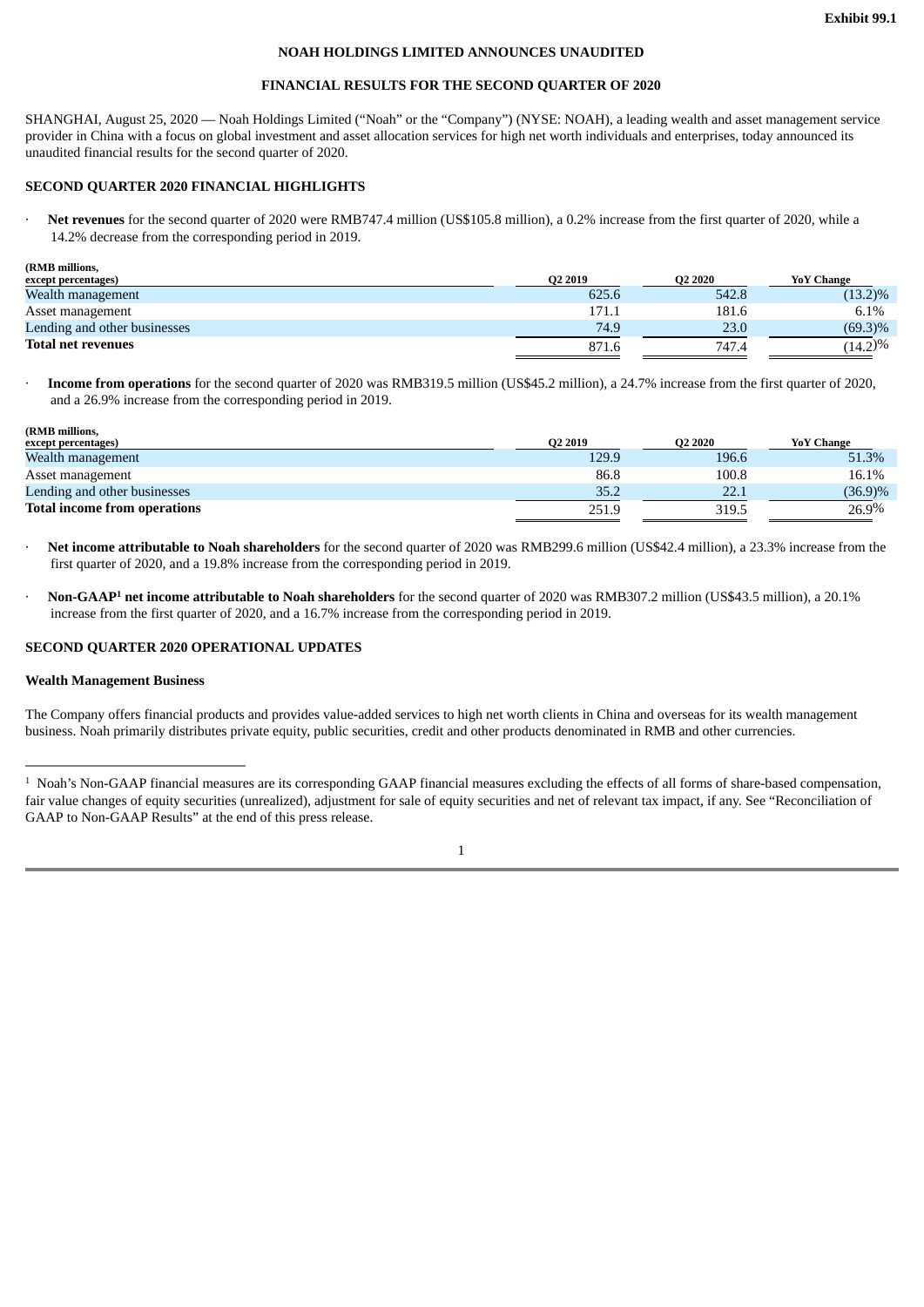· **Total number of registered clients** as of June 30, 2020 was 332,157, a 17.1% increase from June 30, 2019, and a 3.4% increase from March 31, 2020.

- · **Total number of active clients** which excluded mutual fund clients during the second quarter of 2020 was 3,367, a 42.8% decrease from June 30, **2** 2019, and a 17.4% decrease from the first quarter of 2020, as we are continuing in the transition of offering more online mutual fund products to our clients. Counting in mutual funds clients, the total number of clients who transacted with us during the second quarter of 2020 was 14,703, a 48.7% increase from the second quarter of 2019, and a 12.6% decrease from the first quarter of 2020.
- · **Aggregate value of financial products distributed** during the second quarter of 2020 was RMB21.4 billion (US\$3.0 billion), a 12.0% decrease from the second quarter of 2019, and a 7.8% decrease from the first quarter of 2020.

|                            | Three months ended June 30, |                                       |      |         |  |  |
|----------------------------|-----------------------------|---------------------------------------|------|---------|--|--|
|                            |                             | 2019                                  |      | 2020    |  |  |
| <b>Product type</b>        |                             | (RMB in billions, except percentages) |      |         |  |  |
| Credit products            | 9.8                         | 40.0%                                 | 0.2  | 1.1%    |  |  |
| Private equity products    | 7.7                         | 31.5%                                 | 2.5  | 11.9%   |  |  |
| Public securities products | 6.0                         | 24.7%                                 | 18.0 | 83.8%   |  |  |
| Other products             | 0.9                         | 3.8%                                  | 0.7  | $3.2\%$ |  |  |
| <b>All products</b>        | 24.4                        | $100.0\%$                             | 21.4 | 100.0%  |  |  |

- · **Coverage network** in mainland China included 264 service centers covering 78 cities as of June 30, 2020, compared with 306 service centers covering 83 cities as of June 30, 2019 and 292 service centers covering 78 cities as of March 31, 2020. The decrease in the number of service centers and cities is primarily a result of consolidation of duplicate service centers in order to optimize costs and expenses.
- · **Number of relationship managers** was 1,196 as of June 30, 2020, a 16.2% decrease from June 30, 2019, and a 2.0% decrease from March 31, 2020, primarily as a result of the Company's efforts to streamline operational human resources. The turnover rate of core "elite" relationship managers was 1.4%, compared with 1.0% as of March 31, 2020.

## **Asset Management Business**

The Company's asset management business is conducted through Gopher Asset Management Co., Ltd. ("Gopher Asset Management"), a leading alternative multi-asset manager in China with overseas offices in Hong Kong, the United States and Canada. Gopher Asset Management develops and manages assets ranging from private equity, real estate, public securities, credit to multi-strategy investments denominated in Renminbi and other currencies.

· **Total assets under management** as of June 30, 2020 were RMB159.4 billion (US\$22.6 billion), a 1.4% decrease from March 31, 2020 and an 11.8% decrease from June 30, 2019.

 $2$  "Active clients" for a given period refers to registered high net worth clients who purchase financial products distributed or provided by Noah during that given period, excluding clients who transacted on our online mutual fund platform.

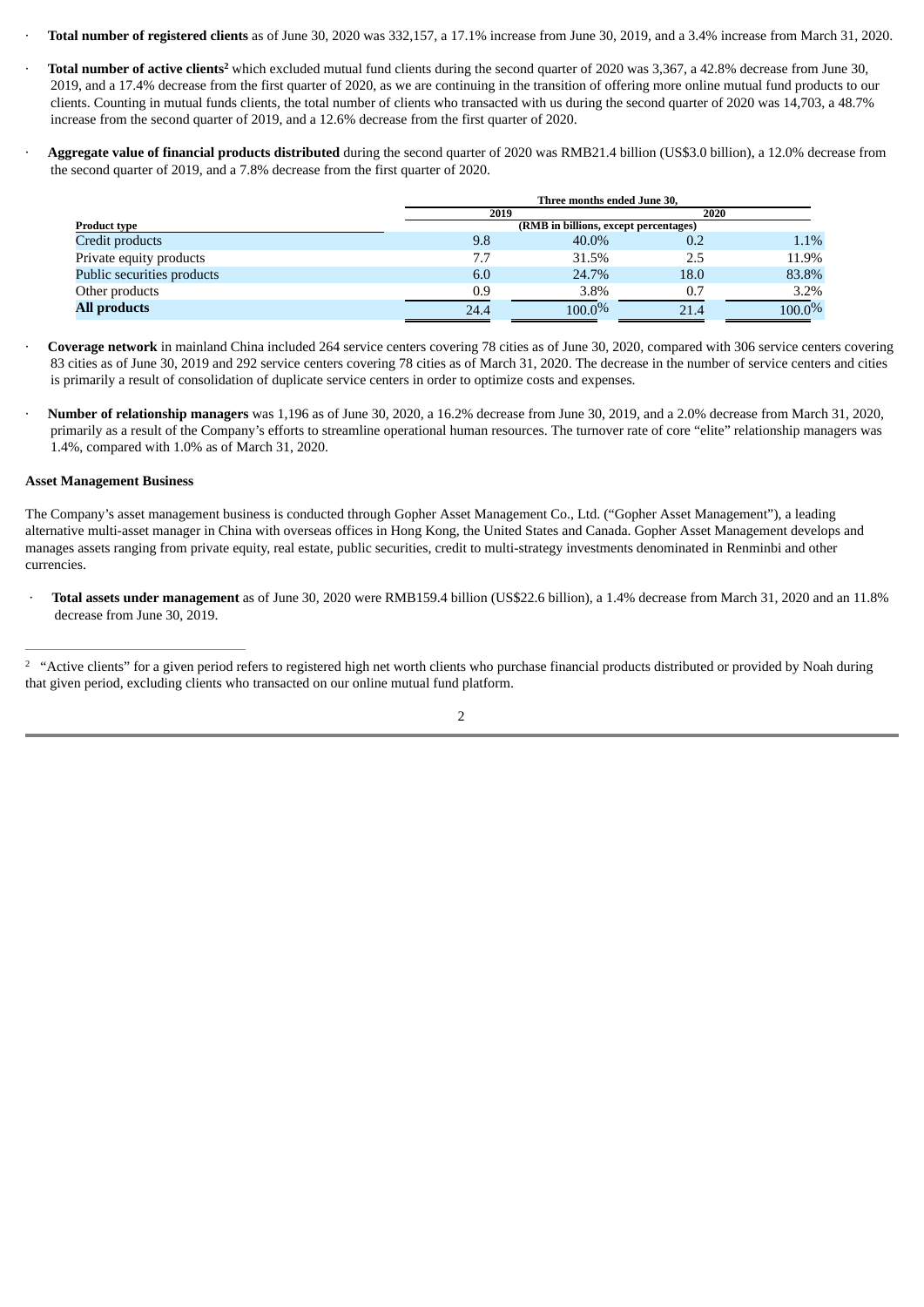| Investment type                | As of<br>March 31,<br>2020 |           | Growth<br>(RMB billions, except percentages) | Distribution/<br>Redemption |       | As of<br><b>June 30,</b><br>2020 |
|--------------------------------|----------------------------|-----------|----------------------------------------------|-----------------------------|-------|----------------------------------|
| <b>Private equity</b>          | 105.7                      | 65.4%     | 2.1                                          | 0.1                         | 107.7 | 67.6%                            |
| Credit                         | 19.9                       | 12.3%     | 0.1                                          | 5.9                         | 14.1  | 8.9%                             |
| Real estate                    | 18.2                       | 11.3%     | 0.7                                          | 1.6                         | 17.3  | 10.8%                            |
| Public securities <sup>3</sup> | 9.2                        | 5.7%      | 3.2                                          | 0.6                         | 11.8  | 7.4%                             |
| Multi-strategies               | 8.7                        | 5.3%      | 0.2                                          | 0.4                         | 8.5   | 5.3%                             |
| <b>All Investments</b>         | 161.7                      | $100.0\%$ | 6.3                                          | 8.6                         | 159.4 | $100.0\%$                        |

## **Lending and Other Businesses**

The Company's lending business utilizes an advanced risk-management system to assess and facilitate short-term loans to high quality borrowers, often secured with collateral. The total amount of loans originated during the second quarter of 2020 was RMB0.1 billion, compared with RMB2.8 billion for the corresponding period of 2019, due to the ongoing impact of COVID-19, and our voluntary reduction of loan origination. Other businesses include an online financial advisory platform.

Ms. Jingbo Wang, co-founder and CEO of Noah, said, "We are very pleased to report strong results for the second quarter of 2020: our Non-GAAP net income rose 20.1% from the first quarter, representing a second highest record since our listing on the NYSE; our operating margin increased to 42.7% due to improved operation efficiency and higher performance income in connection with an increased number of successful primary market exits and a booming A-share market. The transaction value of public securities accounted for 83.8% of the total volume this quarter, demonstrating our continued commitment to distributing more standardized products to our clients. In this quarter, the outstanding amount of onshore mutual funds distributed on our mobile APP Fund Smile exceeded RMB10 billion, and our parallel offshore mutual fund mobile APP iNoah was launched, which jointly form the formation of Noah's global mutual funds platform. We are confident that the momentum we've seen in the past four quarters since our transformation will continue."

## **SECOND QUARTER 2020 FINANCIAL RESULTS**

#### *Net Revenues*

**Net revenues** for the second quarter of 2020 were RMB747.4 million (US\$105.8 million), a 14.2% decrease from the corresponding period in 2019, primarily driven by decreased one-time commissions and other service fees, partially offset by increased recurring service fees and performance-based income.

## · **Wealth Management Business**

- **· Net revenues from one-time commissions** for the second quarter of 2020 were RMB126.0 million (US\$17.8 million), a 57.0% decrease from the corresponding period in 2019, primarily due to the decrease of transaction value as well as the distribution of lower one-time commission rates products.
- **· Net revenues from recurring service fees** for the second quarter of 2020 were RMB310.3 million (US\$43.9 million), a 15.5% increase from the corresponding period in 2019, mainly due to the service fees recognized upon liquidation of certain credit products with higher fee rates.
- **· Net revenues from performance-based income** for the second quarter of 2020 were RMB74.5 million (US\$10.5 million), a 3,671.9% increase from the corresponding period of 2019, primarily due to a significant increase in performance-based income from public securities products as well as certain private equity products.

<sup>&</sup>lt;sup>3</sup> The asset distribution/redemption of public securities also includes market appreciation or depreciation.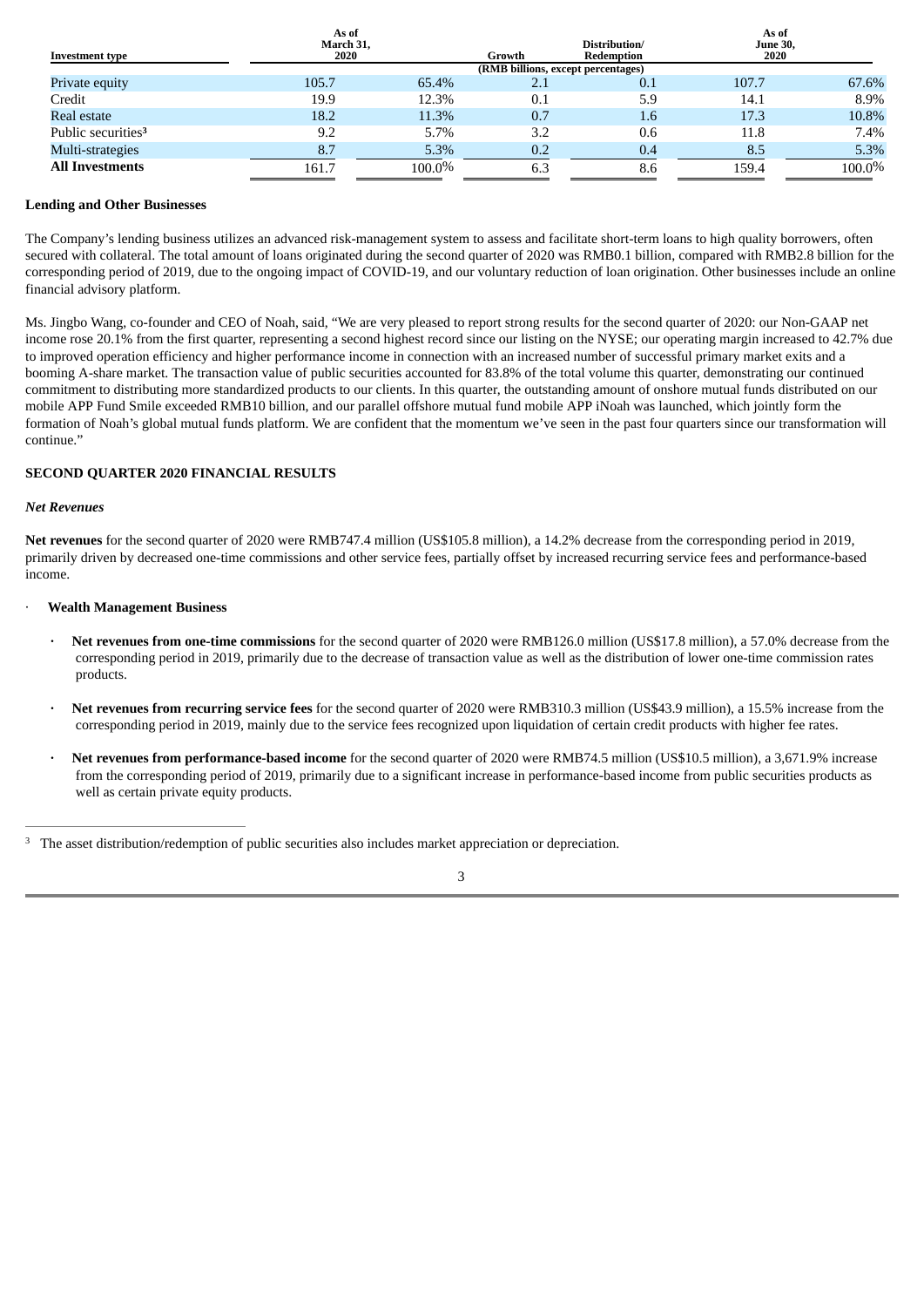**· Net revenues from other service fees** for the second quarter of 2020 were RMB32.0 million (US\$4.5 million), a 48.1% decrease from the corresponding period in 2019, primarily due to less value-added services Noah offers to its high net worth clients during the COVID-19 epidemic.

#### · **Asset Management Business**

- **· Net revenues from recurring service fees** for the second quarter of 2020 were RMB164.0 million (US\$23.2 million), relatively flat compared with the corresponding period in 2019.
- **· Net revenues from performance-based income** for the second quarter of 2020 were RMB16.1 million (US\$2.3 million), a 184.9% increase from the corresponding period in 2019, primarily due to an increase in performance-based income from private equity products.

#### · **Lending and Other Businesses**

**· Net revenues** for the second quarter of 2020 were RMB23.0 million (US\$3.3 million), a 69.3% decrease from the corresponding period in 2019. The decrease was primarily due to reduced loan origination since the second half of 2019 as well as the ongoing impact of COVID-19.

#### *Operating Costs and Expenses*

**Operating costs and expenses** for the second quarter of 2020 were RMB427.9 million (US\$60.6 million), a 30.9% decrease from the corresponding period in 2019. Operating costs and expenses primarily consisted of compensation and benefits of RMB330.8 million (US\$46.8 million), selling expenses of RMB62.6 million (US\$8.9 million), general and administrative expenses of RMB68.5 million (US\$9.7 million), provision of credit losses of RMB1.9 million (US\$0.3 million) and other operating expenses of RMB20.7 million (US\$2.9 million).

- · **Operating costs and expenses for the wealth management business** for the second quarter of 2020 were RMB346.2 million (US\$49.0 million), a 30.2% decrease from the corresponding period in 2019, primarily due to a decrease in compensation and benefits and credit losses.
- · **Operating costs and expenses for the asset management business** for the second quarter of 2020 were RMB80.9 million (US\$11.4 million), a 4.0% decrease from the corresponding period in 2019, primarily due to a decrease in compensation and benefits and credit losses.
- · **Operating costs and expenses for the lending and other businesses** for the second quarter of 2020 were RMB0.8 million (US\$0.1 million), a 97.9% decrease from the corresponding period in 2019, primarily due to an increase in government grants in the amount of RMB14.6 million (US\$2.1 million) .

## *Operating Margin*

**Operating margin** for the second quarter of 2020 was 42.7%, increased from 28.9% for the corresponding period in 2019.

- · **Operating margin for the wealth management business** for the second quarter of 2020 was 36.2%, compared with 20.8% for the corresponding period in 2019.
- · **Operating margin for the asset management business** for the second quarter of 2020 was 55.5%, compared with 50.8% for the corresponding period in 2019.
- · **Income from operation for the lending and other businesses** for the second quarter of 2020 was RMB22.1 million (US\$3.1 million), compared with an operating income of RMB35.2 million for the corresponding period in 2019.

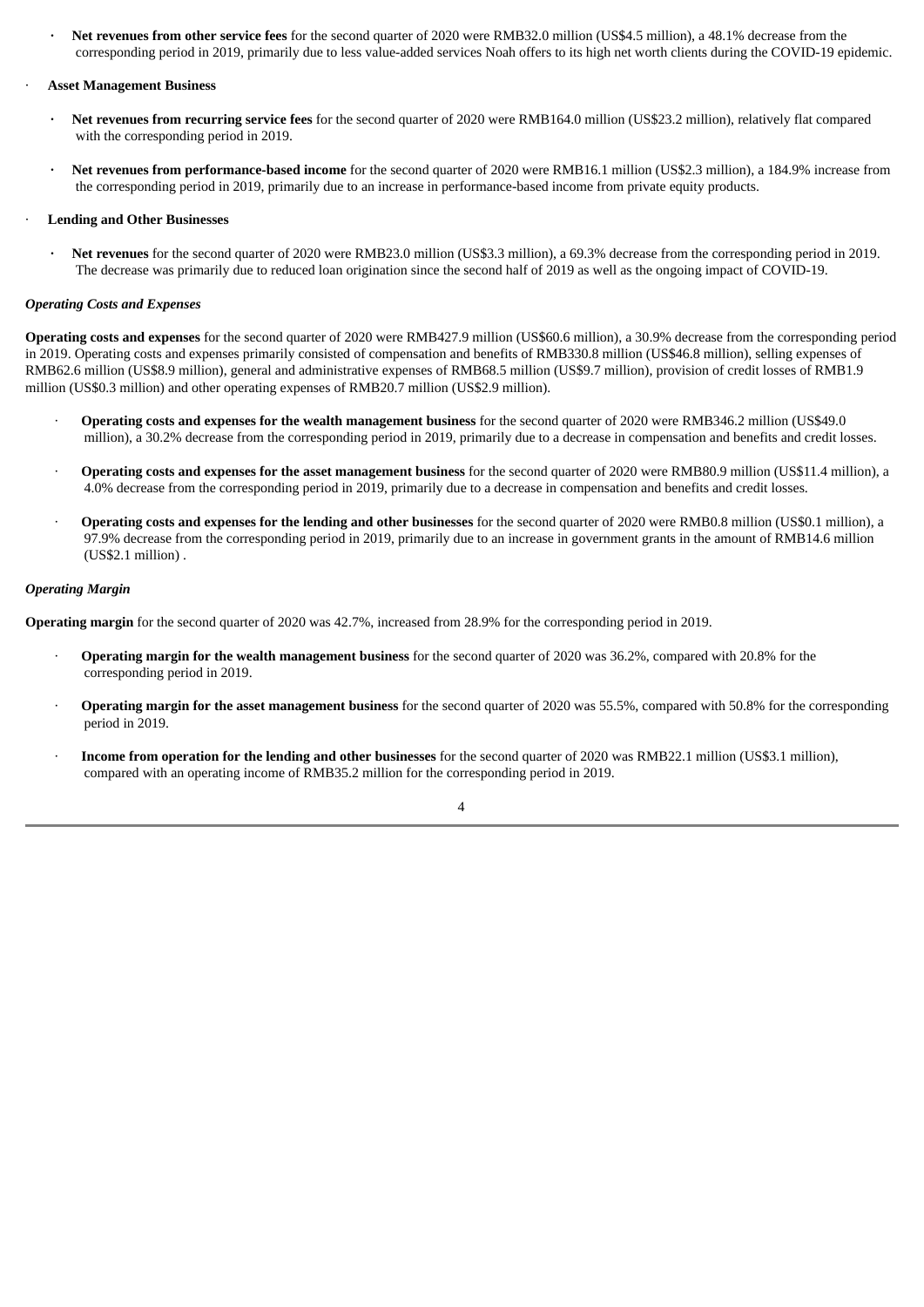## *Investment Income*

**Investment income** for the second quarter of 2020 was RMB4.7 million (US\$0.7 million), compared with RMB11.8 million for the corresponding period in 2019.

## *Income Tax Expenses*

**Income tax expenses** for the second quarter of 2020 were RMB77.8 million (US\$11.0 million), a 15.1% increase from the corresponding period in 2019, primarily due to higher taxable income.

## *Income from Equity in Affiliates*

**Income from equity in affiliates** for the second quarter of 2020 was RMB40.7 million (US\$5.8 million), a 41.2% increase from the corresponding period in 2019, primarily due to the increase of net income of the funds of funds we manage and invest in as the general partner or manager.

#### *Net Income*

· **Net Income**

- · **Net income** for the second quarter of 2020 was RMB301.9 million (US\$42.7 million), an 18.7% increase from the corresponding period in 2019.
- · **Net margin** for the second quarter of 2020 was 40.4%, up from 29.2% for the corresponding period in 2019.
- · **Net income attributable to Noah shareholders** for the second quarter of 2020 was RMB299.6 million (US\$42.4 million), a 19.8% increase from the corresponding period in 2019.
- · **Net margin attributable to Noah shareholders** for the second quarter of 2020 was 40.1%, up from 28.7% for the corresponding period in 2019.
- · **Net income attributable to Noah shareholders per basic and diluted ADS** for the second quarter of 2020 was RMB4.86 (US\$0.69) and RMB4.84 (US\$0.69), respectively, up from RMB4.09 and RMB4.04 respectively, for the corresponding period in 2019.
- · **Non-GAAP Net Income Attributable to Noah Shareholders**
	- · **Non-GAAP net income attributable to Noah shareholders** for the second quarter of 2020 was RMB307.2 million (US\$43.5 million), a 16.7% increase from the corresponding period in 2019.
	- · **Non-GAAP net margin attributable to Noah shareholders** for the second quarter of 2020 was 41.1%, compared with 30.2% for the corresponding period in 2019.
	- · **Non-GAAP net income attributable to Noah shareholders per diluted ADS** for the second quarter of 2020 was RMB4.96 (US\$0.70), up from RMB4.25 for the corresponding period in 2019.

## *Balance Sheet and Cash Flow*

As of June 30, 2020, the Company had RMB4,170.7 million (US\$590.3 million) in cash and cash equivalents, compared with RMB4,045.8 million as of March 31, 2020 and RMB2,873.7 million as of June 30, 2019.

Net cash outflow from the Company's operating activities during the second quarter of 2020 was RMB9.6 million (US\$1.4 million), primarily due to payment of employee annual bonuses and annual tax filing in the second quarter.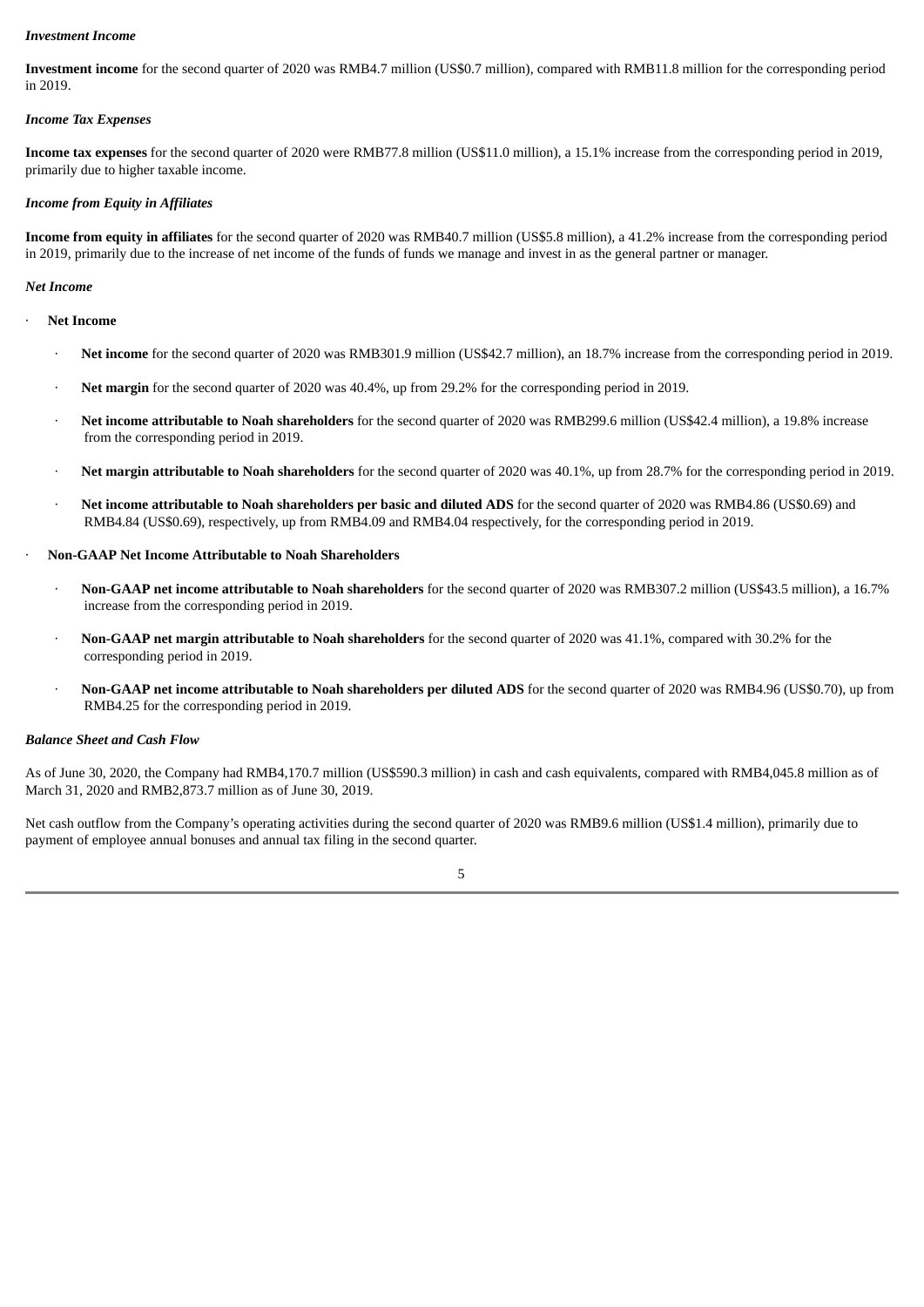Net cash inflow from the Company's investing activities during the second quarter of 2020 was RMB130.8 million (US\$18.5 million), primarily due to disposal of various investments in the second quarter.

Net cash inflow from the Company's financing activities was RMB2.2 million (US\$0.3 million) in the second quarter of 2020, primarily due to proceeds from issuance of ordinary shares upon exercise of stock options.

## **UPDATE ON CREDIT FUNDS**

As the Company previously disclosed on July 8, 2019, August 29, 2019 and April 24, 2020, in connection with certain credit funds managed by an affiliate of Gopher Asset Management ("Gopher") providing supply chain financing involving companies related to Camsing International Holding Limited ("Camsing"), it is suspected that fraud has been committed by third parties related to those financings. A criminal investigation in China is ongoing, and Gopher is assisting PRC government authorities in their investigation, as well as pursuing all available actions, including filing civil litigations against the relevant parties, to protect investors ("Investor(s)") of the credit funds involved in Camsing incidents ("Camsing Products") who have outstanding economic interests in such products and to recover their assets.

Furthermore, in order to share the growth of the Company with the Investors, to prevent distraction or diversion of its management resources from existing or potential claims, as well as to protect the best interests of its shareholders, the Company has decided to propose a settlement offer to the Investors.

Under the settlement plan, each Investor will be granted a certain number of restricted share units ("RSUs") of the Company, typically over a period of up to ten years, the vesting of which is subject to certain conditions and a schedule not exceeding fifteen years. An investor accepting the offer shall agree to give up all his or her outstanding legal rights associated with Camsing Products and irrevocably release the Company and all its affiliated entities and individuals from any and all claims, known or unknown, that relate to the Camsing Products. Upon vesting of the RSUs, the Investor will receive Class A ordinary shares of the Company. On August 24, 2020, this settlement plan was approved by the board of directors (the "Board") of the Company and a total number of new Class A ordinary shares not exceeding 1.6% of the share capital of the Company has been authorized to be issued each year for a consecutive ten years.

As of the date hereof, there are only claims initiated in China by several Investors against Gopher or its affiliates. These claims are at early stages and their impact on the Company remains unclear.

## **2020 FORECAST**

The Company revises its non-GAAP net income attributable to Noah shareholders for the full year 2020 from the range of RMB800 million to RMB900 million, to the range of RMB900 million to RMB1billion. The revision is based on stronger than expected transaction value and performance income of public securities, improved operation efficiency and optimistic business estimation of the second half of 2020, despite the impact on overseas new insurance transactions from COVID-19 travel bans. This estimate reflects management's current business outlook and is subject to change.

## **CONFERENCE CALL**

Senior management will host a combined English and Chinese language conference call to discuss the Company's second quarter 2020 unaudited financial results and recent business activities.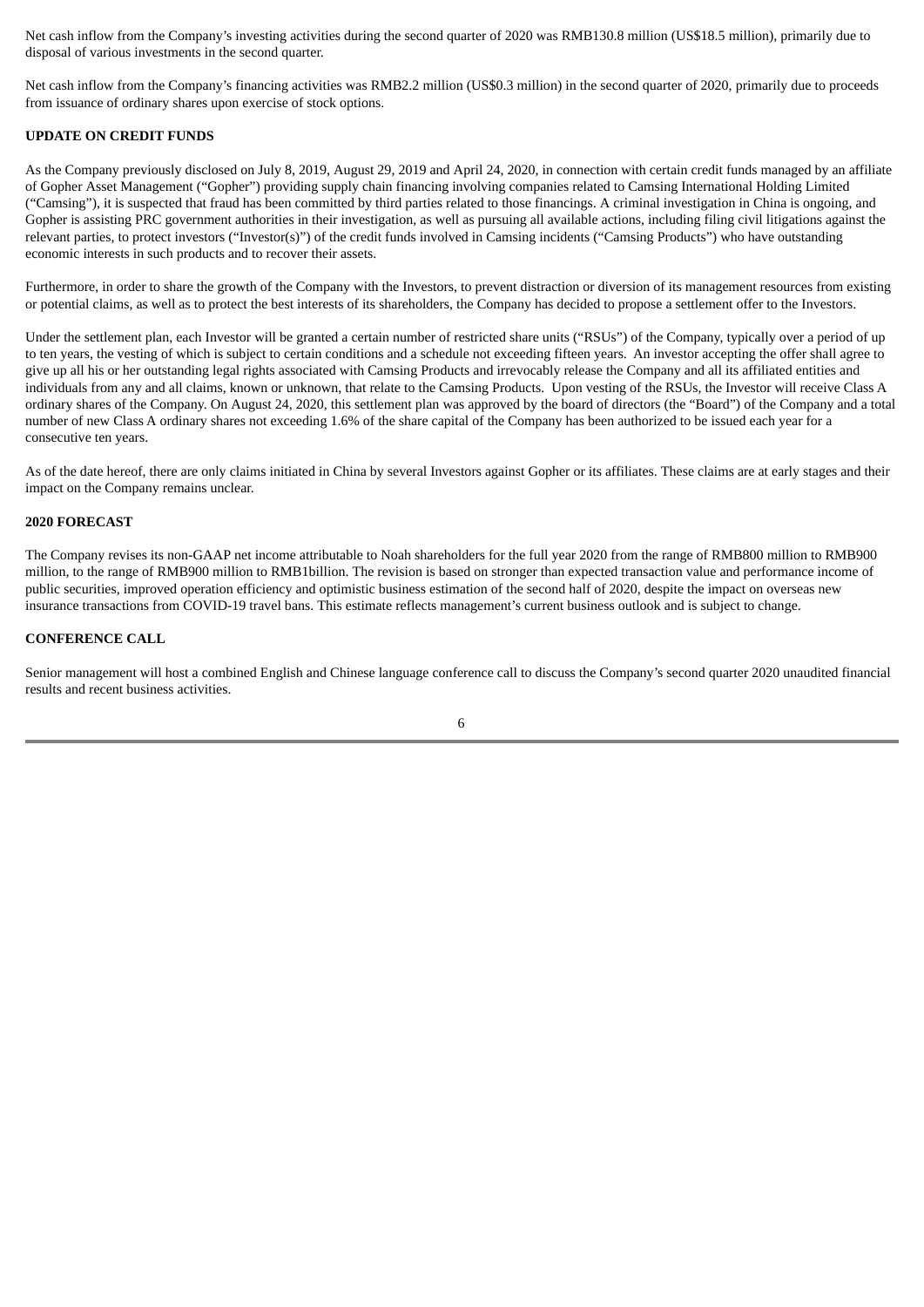The conference call may be accessed with the following details:

| <b>Conference call details</b> |                                                         |
|--------------------------------|---------------------------------------------------------|
| Date/Time:                     | Monday, August 24, 2020 at 8:00 p.m., U.S. Eastern Time |
|                                | Tuesday, August 25, 2020 at 8:00 a.m., Hong Kong Time   |
| Dial in details:               |                                                         |
| - United States Toll Free      | $+1 - 866 - 311 - 7654$                                 |
| - Mainland China Toll Free     | 4001-201-203                                            |
| - Hong Kong Toll Free          | 800-905-945                                             |
| - Hong Kong Local Toll         | $+852-301-84992$                                        |
| - International                | $+1 - 412 - 317 - 5227$                                 |
| Conference Title:              | Noah Holdings 2Q20 Earnings Conference Call             |
| Participant Password:          | Noah Holdings Limited                                   |
|                                |                                                         |

A telephone replay will be available starting one hour after the end of the conference call until August 31, 2020 at +1-877-344-7529 (US Toll Free) or +1- 412-317-0088 (International Toll). The replay access code is 10146791.

A live and archived webcast of the conference call will be available at Noah's investor relations website under the News & Events section at *ir.noahgroup.com*.

## **DISCUSSION OF NON-GAAP MEASURES**

In addition to disclosing financial results prepared in accordance with U.S. GAAP, the Company's earnings release contains non-GAAP financial measures excluding the effects of all forms of share-based compensation, fair value changes of equity investments (unrealized), adjustment for sale of equity securities and net of tax impact, if any. See "Reconciliation of GAAP to Non-GAAP Results" at the end of this press release.

The non-GAAP financial measures disclosed by the Company should not be considered a substitute for financial measures prepared in accordance with U.S. GAAP. The financial results reported in accordance with U.S. GAAP and reconciliation of GAAP to non-GAAP results should be carefully evaluated. The non-GAAP financial measures used by the Company may be prepared differently from and, therefore, may not be comparable to similarly titled measures used by other companies.

When evaluating the Company's operating performance in the periods presented, management reviewed the foregoing non-GAAP net income attributable to Noah shareholders and per diluted ADS and non-GAAP net margin attributable to Noah shareholders to supplement U.S. GAAP financial data. As such, the Company's management believes that the presentation of the non-GAAP financial measures provides important supplemental information to investors regarding financial and business trends relating to its results of operations in a manner consistent with that used by management.

## **ABOUT NOAH HOLDINGS LIMITED**

Noah Holdings Limited (NYSE: NOAH) is a leading wealth and asset management service provider in China with a focus on high net worth individuals. In the first half of 2020, Noah distributed RMB44.6 billion (US\$6.3 billion) of financial products. Through Gopher Asset Management, Noah had assets under management of RMB159.4 billion (US\$22.6 billion) as of June 30, 2020.

Noah's wealth management business primarily distributes private equity, public securities, credit and insurance products denominated in RMB and other currencies. Noah delivers customized financial solutions to clients through a network of 1,196 relationship managers across 264 service centers in 78 cities in mainland China, and serves the international investment needs of its clients through offices in Hong Kong, Taiwan, United States, Canada, Australia and Singapore. The Company's wealth management business had 332,157 registered clients as of June 30, 2020. As a leading alternative multi-asset manager in China, Gopher Asset Management manages private equity, real estate, public securities, credit and multi-strategy investments denominated in Renminbi and other currencies. The Company also provides lending services and other businesses.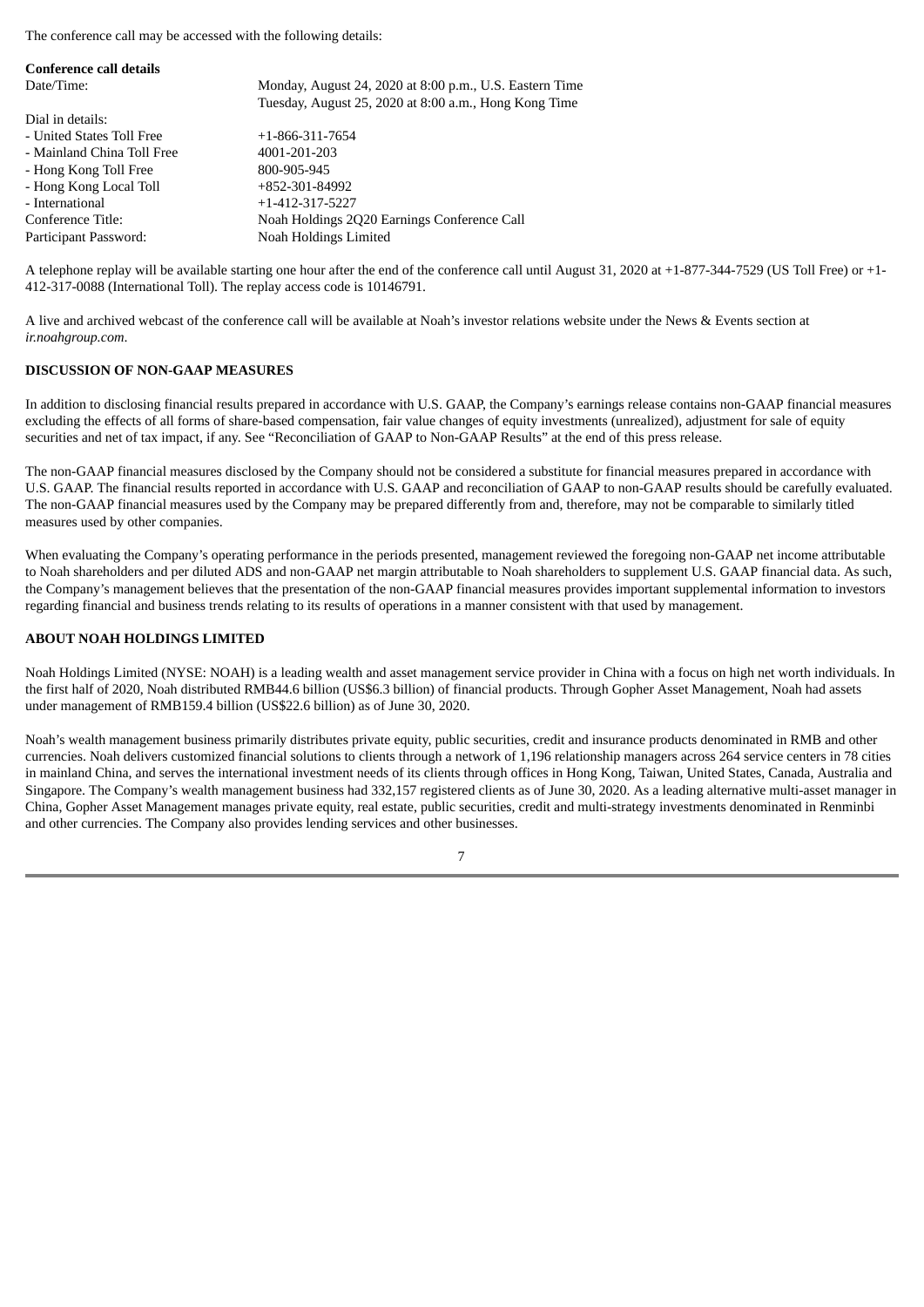For more information, please visit Noah at *ir.noahgroup.com*.

## **FOREIGN CURRENCY TRANSLATION**

In this announcement, the unaudited financial results for the second quarter of 2020 ended June 30, 2020 are stated in RMB. This announcement contains currency conversions of certain RMB amounts into US\$ at specified rates solely for the convenience of the reader. Unless otherwise noted, all translations from RMB to US\$ are made at a rate of RMB7.0651 to US\$1.00, the effective noon buying rate for June 30, 2020 as set forth in the H.10 statistical release of the Federal Reserve Board.

#### **SAFE HARBOR STATEMENT**

This announcement contains forward-looking statements. These statements are made under the "safe harbor" provisions of the U.S. Private Securities Litigation Reform Act of 1995. These forward-looking statements can be identified by terminology such as "will," "expects," "anticipates," "future," "intends," "plans," "believes," "estimates," "confident" and similar statements. Among other things, the outlook for 2020 and quotations from management in this announcement, as well as Noah's strategic and operational plans, contain forward-looking statements. Noah may also make written or oral forwardlooking statements in its periodic reports to the U.S. Securities and Exchange Commission, in its annual report to shareholders, in press releases and other written materials and in oral statements made by its officers, directors or employees to third parties. Statements that are not historical facts, including statements about Noah's beliefs and expectations, are forward-looking statements. Forward-looking statements involve inherent risks and uncertainties. A number of factors could cause Noah's actual results to differ materially from those contained in any forward-looking statement, including but not limited to the following: its goals and strategies; its future business development, financial condition and results of operations; the expected growth of the wealth management and asset management market in China and internationally; its expectations regarding demand for and market acceptance of the products it distributes; its expectations regarding keeping and strengthening its relationships with key clients; relevant government policies and regulations relating to its industries; its ability to attract and retain qualified employees; its ability to stay abreast of market trends and technological advances; its plans to invest in research and development to enhance its product choices and service offerings; competition in its industries in China and internationally; general economic and business conditions in China; and its ability to effectively protect its intellectual property rights and not to infringe on the intellectual property rights of others. Further information regarding these and other risks is included in Noah's filings with the U.S. Securities and Exchange Commission, including its annual reports on Form 20-F. All information provided in this press release and in the attachments is as of the date of this press release, and Noah does not undertake any obligation to update any such information, including forward-looking statements, as a result of new information, future events or otherwise, except as required under the applicable law.

#### **Contacts:**

**Noah Holdings Limited** Investor Relations Tel: +86-21-8035-8294 ir@noahgroup.com

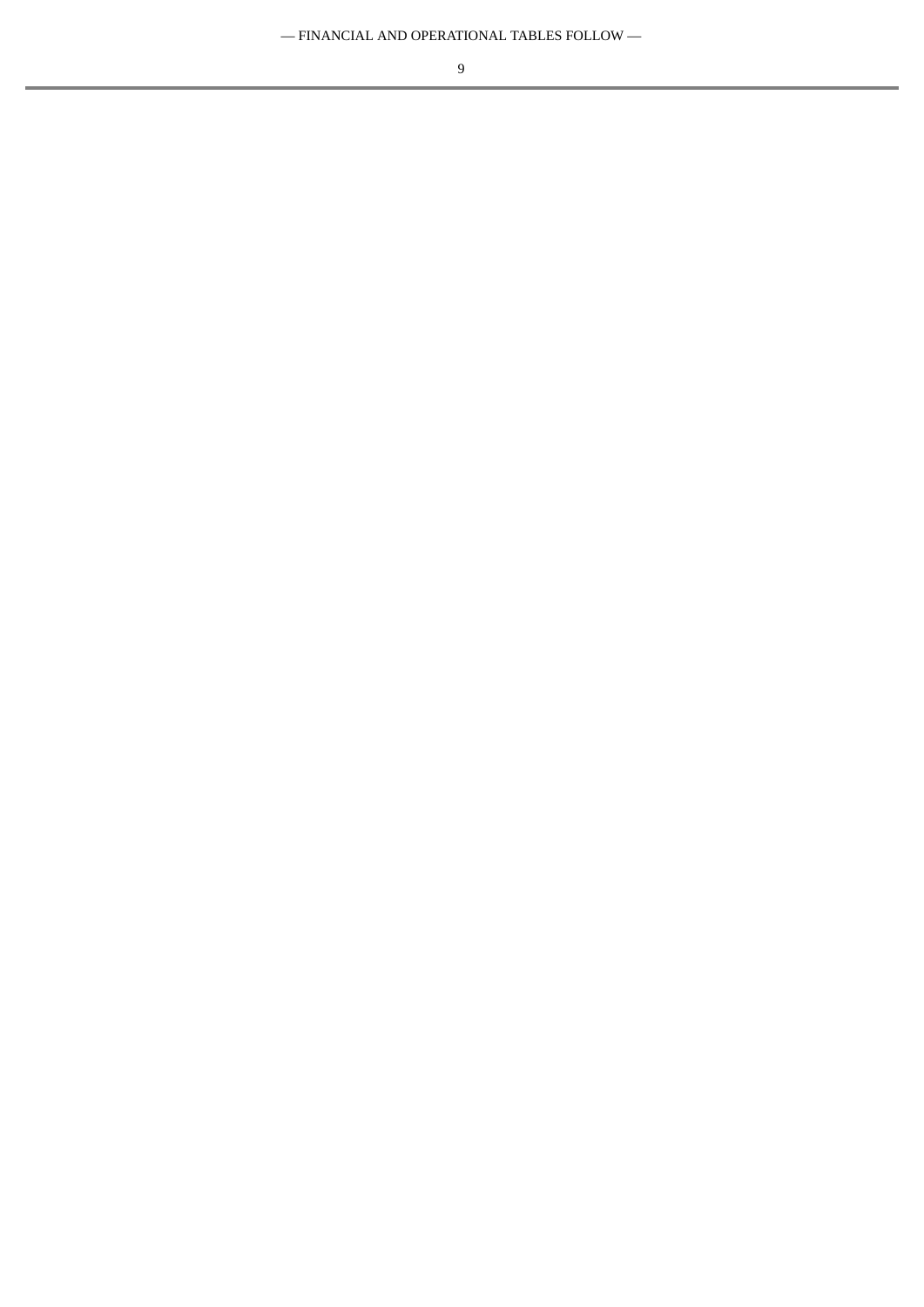## **Noah Holdings Limited Condensed Consolidated Balance Sheets (unaudited)**

|                                          | March 31,<br>2020 | As of<br><b>June 30,</b><br>2020 | <b>June 30,</b><br>2020 |
|------------------------------------------|-------------------|----------------------------------|-------------------------|
|                                          | <b>RMB'000</b>    | <b>RMB'000</b>                   | <b>USD'000</b>          |
| <b>Assets</b>                            |                   |                                  |                         |
| Current assets:                          |                   |                                  |                         |
| Cash and cash equivalents                | 4,045,796         | 4,170,704                        | 590.325                 |
| Restricted cash                          | 6,583             | 4,098                            | 580                     |
| Short-term investments                   | 97,863            | 61,151                           | 8,655                   |
| Accounts receivable, net                 | 297,493           | 334,411                          | 47,333                  |
| Loans receivable, net                    | 620,905           | 619,811                          | 87,729                  |
| Amounts due from related parties         | 757,278           | 766,189                          | 108,447                 |
| Other current assets                     | 196,857           | 199,908                          | 28,295                  |
| Total current assets                     | 6,022,775         | 6,156,272                        | 871,364                 |
| Long-term investments, net               | 837,449           | 836,442                          | 118,391                 |
| Investment in affiliates                 | 1,325,649         | 1,291,255                        | 182,765                 |
| Property and equipment, net              | 271,574           | 262,648                          | 37,175                  |
| Operating lease right-of-use assets, net | 337,405           | 343,925                          | 48,679                  |
| Deferred tax assets                      | 167,254           | 164,749                          | 23,319                  |
| Other non-current assets                 | 126,369           | 148,590                          | 21,029                  |
| <b>Total Assets</b>                      | 9,088,475         | 9,203,881                        | 1,302,722               |
| <b>Liabilities and Equity</b>            |                   |                                  |                         |
| Current liabilities:                     |                   |                                  |                         |
| Accrued payroll and welfare expenses     | 644,420           | 461,530                          | 65,325                  |
| Income tax payable                       | 101,630           | 77,381                           | 10,953                  |
| Deferred revenues                        | 141,228           | 163,608                          | 23,157                  |
| Other current liabilities                | 369,847           | 351,690                          | 49,778                  |
| Total current liabilities                | 1,257,125         | 1,054,209                        | 149,213                 |
| Operating lease liabilities, non-current | 344,078           | 346,241                          | 49,007                  |
| Deferred tax liabilities                 | 56,804            | 56,480                           | 7,994                   |
| Other non-current liabilities            | 2,787             | 3,526                            | 499                     |
| <b>Total Liabilities</b>                 | 1,660,794         | 1,460,456                        | 206,713                 |
| <b>Equity</b>                            | 7,427,681         | 7,743,425                        | 1,096,009               |
| <b>Total Liabilities and Equity</b>      | 9.088.475         | 9.203.881                        | 1.302.722               |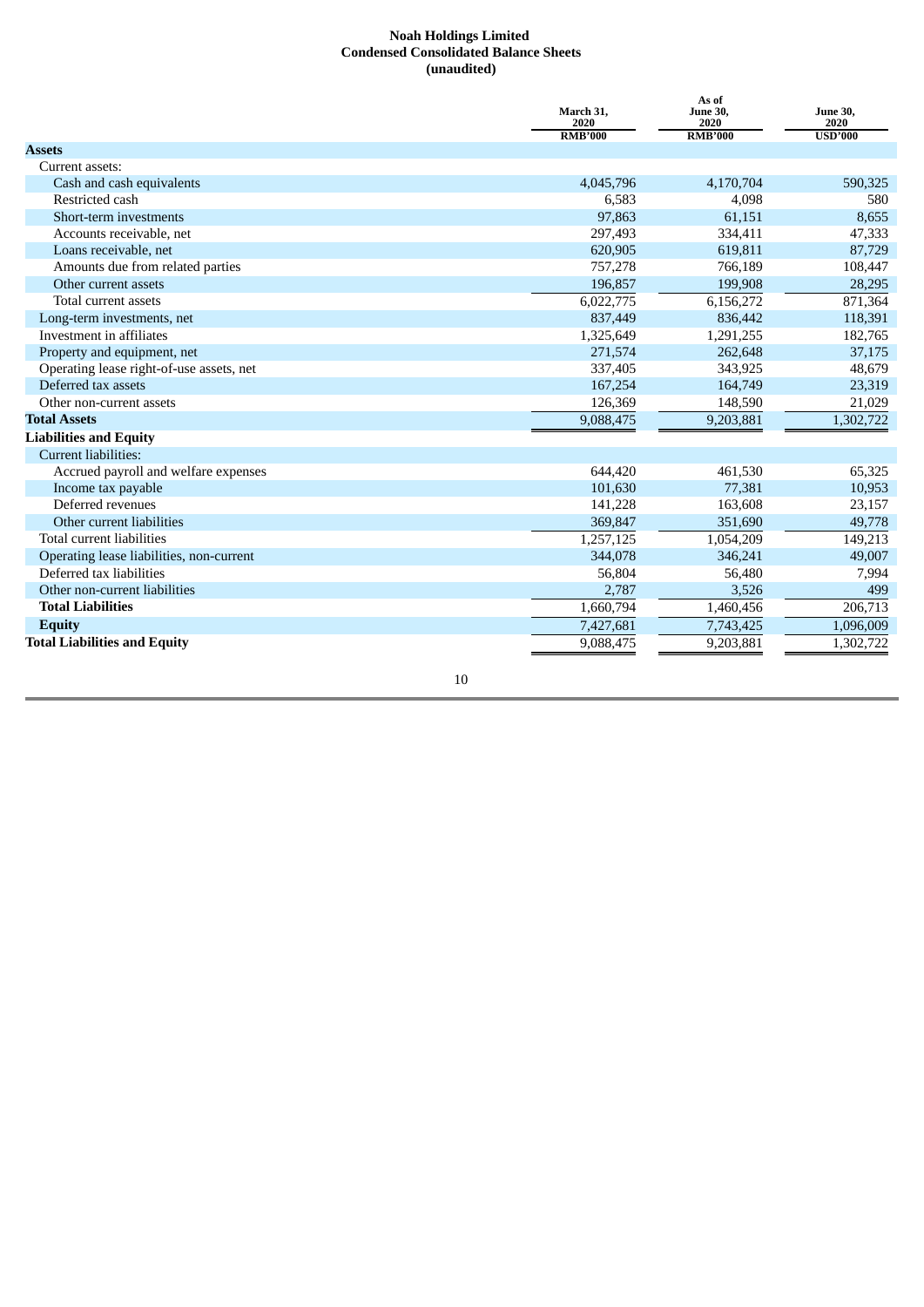## **Noah Holdings Limited Condensed Consolidated Income Statements (In RMB'000, except for USD data, per ADS data and percentages) (unaudited)**

|                                                            |                         | <b>Three months ended</b> |                  |               |
|------------------------------------------------------------|-------------------------|---------------------------|------------------|---------------|
|                                                            | <b>June 30,</b><br>2019 | <b>June 30,</b><br>2020   | June 30,<br>2020 | <b>Change</b> |
|                                                            | <b>RMB'000</b>          | <b>RMB'000</b>            | <b>USD'000</b>   |               |
| <b>Revenues:</b>                                           |                         |                           |                  |               |
| Revenues from others:                                      |                         |                           |                  |               |
| One-time commissions                                       | 193,937                 | 117,085                   | 16,572           | $(39.6)\%$    |
| Recurring service fees                                     | 131,164                 | 152,253                   | 21,550           | 16.1%         |
| Performance-based income                                   | 2,051                   | 57,206                    | 8,097            | 2,689.2%      |
| Other service fees                                         | 139,940                 | 56,197                    | 7,954            | $(59.8)\%$    |
| Total revenues from others                                 | 467,092                 | 382,741                   | 54,173           | $(18.1)\%$    |
| Revenues from funds Gopher manages:                        |                         |                           |                  |               |
| One-time commissions                                       | 101,104                 | 10,431                    | 1,476            | $(89.7)\%$    |
| Recurring service fees                                     | 303,578                 | 324,174                   | 45,884           | 6.8%          |
| Performance-based income                                   | 5,610                   | 33,766                    | 4,779            | 501.9%        |
| Total revenues from funds Gopher manages                   | 410,292                 | 368,371                   | 52,139           | (10.2)%       |
| Total revenues                                             | 877,384                 | 751,112                   | 106,312          | $(14.4)\%$    |
| Less: VAT related surcharges                               | (5,786)                 | (3,674)                   | (520)            | $(36.5)\%$    |
| <b>Net revenues</b>                                        | 871,598                 | 747,438                   | 105,792          | $(14.2)\%$    |
| Operating costs and expenses:                              |                         |                           |                  |               |
| Compensation and benefits                                  |                         |                           |                  |               |
| Relationship managers                                      | (175, 898)              | (113, 044)                | (16,000)         | $(35.7)\%$    |
| <b>Others</b>                                              | (261, 604)              | (217, 805)                | (30, 828)        | $(16.7)\%$    |
| Total compensation and benefits                            | (437,502)               | (330, 849)                | (46, 828)        | $(24.4)\%$    |
| Selling expenses                                           | (79, 557)               | (62, 622)                 | (8,864)          | $(21.3)\%$    |
| General and administrative expenses                        | (47, 742)               | (68, 502)                 | (9,696)          | 43.5%         |
| Provision for credit losses                                | (36, 461)               | (1,897)                   | (269)            | $(94.8)\%$    |
| Other operating expenses                                   | (51,063)                | (20, 715)                 | (2, 932)         | $(59.4)\%$    |
| Government grants                                          | 32,587                  | 56,651                    | 8,018            | 73.8%         |
| Total operating costs and expenses                         | (619, 738)              | (427, 934)                | (60, 571)        | $(30.9)\%$    |
| <b>Income from operations</b>                              | 251,860                 | 319,504                   | 45,221           | 26.9%         |
| Other income:                                              |                         |                           |                  |               |
| Interest income                                            | 29,225                  | 10,530                    | 1,490            | $(64.0)\%$    |
| Investment income                                          | 11,847                  | 4,711                     | 667              | (60.2)%       |
| Other income                                               | 310                     | 4,298                     | 608              | 1,286.5%      |
| Total other income                                         | 41,382                  | 19,539                    | 2,765            | $(52.8)\%$    |
| Income before taxes and income from equity in affiliates   | 293,242                 | 339,043                   | 47,986           | 15.6%         |
| Income tax expense                                         | (67, 622)               | (77, 810)                 | (11, 013)        | 15.1%         |
| Income from equity in affiliates                           | 28,829                  | 40,693                    | 5,760            | 41.2%         |
| <b>Net income</b>                                          | 254,449                 | 301,926                   | 42,733           | 18.7%         |
| Less: net income attributable to non-controlling interests | 4,266                   | 2,285                     | 323              | $(46.4)\%$    |
| Net income attributable to Noah shareholders               | 250,183                 | 299,641                   | 42,410           | 19.8%         |
| Income per ADS, basic                                      | 4.09                    | 4.86                      | 0.69             | 18.8%         |
| Income per ADS, diluted                                    | 4.04                    | 4.84                      | 0.69             | 19.8%         |
|                                                            |                         |                           |                  |               |
| <b>Margin analysis:</b>                                    |                         |                           |                  |               |
| Operating margin                                           | 28.9%                   | 42.7%                     | 42.7%            |               |
| Net margin                                                 | 29.2%                   | 40.4%                     | 40.4%            |               |
|                                                            |                         |                           |                  |               |
| Weighted average ADS equivalent[1]:                        |                         |                           |                  |               |
| <b>Basic</b>                                               | 61,211,098              | 61,661,522                | 61,661,522       |               |
| <b>Diluted</b>                                             | 61,966,245              | 61,921,913                | 61,921,913       |               |
| ADS equivalent outstanding at end of period                | 61,259,417              | 61,698,055                | 61,698,055       |               |

[1] Assumes all outstanding ordinary shares are represented by ADSs. Each ordinary share represents two ADSs.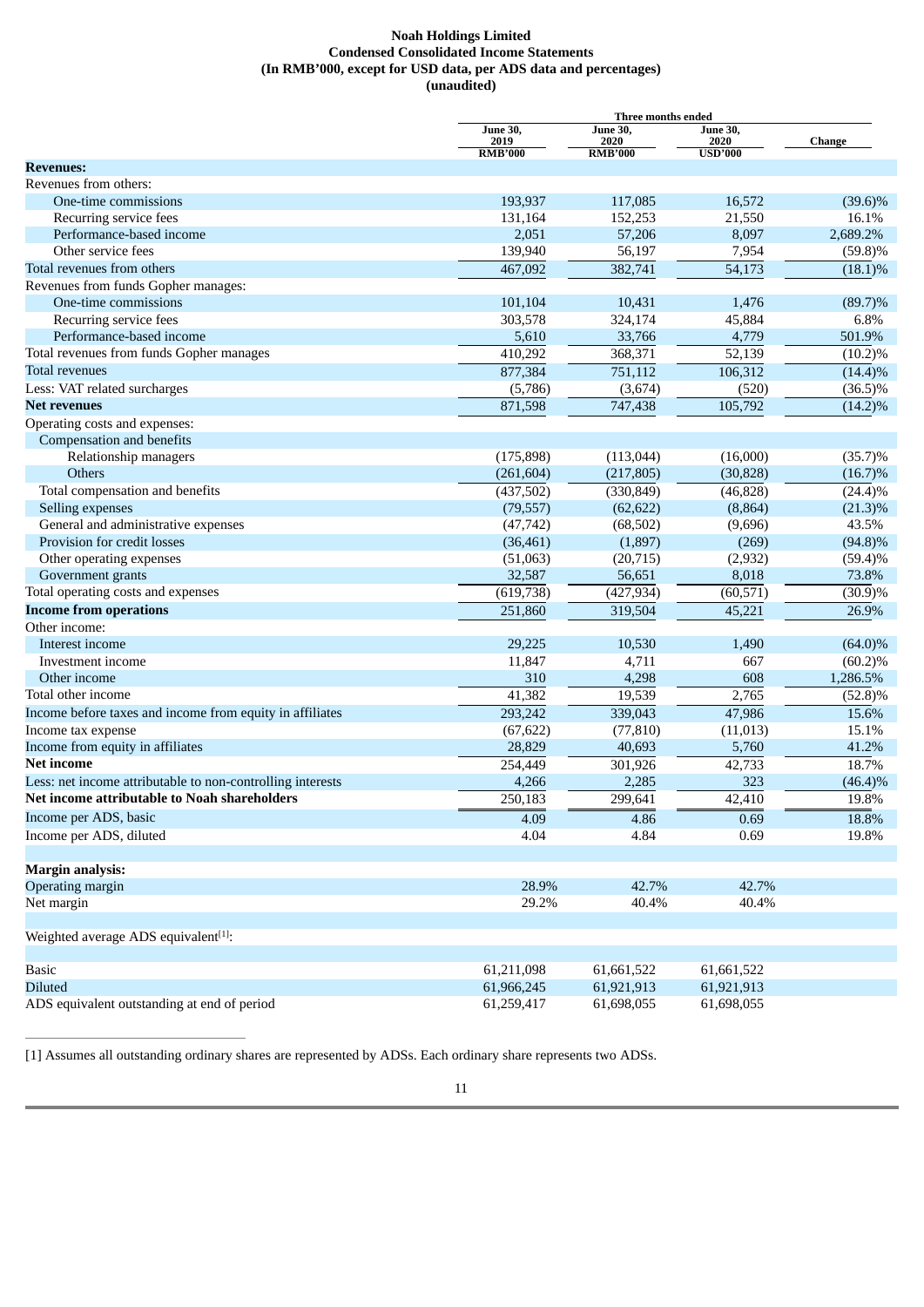## **Noah Holdings Limited Condensed Consolidated Income Statements (In RMB'000, except for USD data, per ADS data and percentages) (unaudited)**

|                                                            |                         | <b>Six months ended</b> |                         |               |
|------------------------------------------------------------|-------------------------|-------------------------|-------------------------|---------------|
|                                                            | <b>June 30,</b><br>2019 | <b>June 30,</b><br>2020 | <b>June 30,</b><br>2020 | <b>Change</b> |
| <b>Revenues:</b>                                           | <b>RMB'000</b>          | <b>RMB'000</b>          | USD'000                 |               |
| Revenues from others:                                      |                         |                         |                         |               |
| One-time commissions                                       | 410,580                 | 324,270                 | 45,897                  | $(21.0)\%$    |
| Recurring service fees                                     | 263,640                 | 300,710                 | 42,563                  | 14.1%         |
| Performance-based income                                   | 3,145                   | 71,824                  | 10,166                  | 2,183.8%      |
| Other service fees                                         | 285,317                 | 122,805                 | 17,382                  | $(57.0)\%$    |
| Total revenues from others                                 | 962,682                 | 819,609                 | 116,008                 | $(14.9)\%$    |
| Revenues from funds Gopher manages:                        |                         |                         |                         |               |
| One-time commissions                                       | 209,012                 | 15,180                  | 2,149                   | $(92.7)\%$    |
| Recurring service fees                                     | 591,734                 | 627,624                 | 88,834                  | 6.1%          |
| Performance-based income                                   | 9,368                   | 38,941                  | 5,512                   | 315.7%        |
| Total revenues from funds Gopher manages                   | 810,114                 | 681,745                 | 96,495                  | (15.8)%       |
| Total revenues                                             | 1,772,796               | 1,501,354               | 212,503                 | $(15.3)\%$    |
| Less: VAT related surcharges                               | (11, 314)               | (7,799)                 | (1,104)                 | $(31.1)\%$    |
| <b>Net revenues</b>                                        | 1,761,482               | 1,493,555               | 211,399                 | $(15.2)\%$    |
| Operating costs and expenses:                              |                         |                         |                         |               |
| Compensation and benefits                                  |                         |                         |                         |               |
| Relationship managers                                      | (343, 166)              | (283,096)               | (40,070)                | $(17.5)\%$    |
| <b>Others</b>                                              | (498, 641)              | (412,592)               | (58, 399)               | $(17.3)\%$    |
| Total compensation and benefits                            | (841, 807)              | (695, 688)              | (98, 469)               | (17.4)%       |
| Selling expenses                                           | (170, 013)              | (107, 162)              | (15, 168)               | $(37.0)\%$    |
| General and administrative expenses                        | (106, 743)              | (132, 187)              | (18, 710)               | 23.8%         |
| Provision for credit losses                                | (36,010)                | (4,706)                 | (666)                   | $(86.9)\%$    |
| Other operating expenses                                   | (101, 891)              | (53, 332)               | (7,549)                 | (47.7)%       |
| Government grants                                          | 49,367                  | 75,286                  | 10,656                  | 52.5%         |
| Total operating costs and expenses                         | (1,207,097)             | (917, 789)              | (129, 906)              | $(24.0)\%$    |
| <b>Income from operations</b>                              | 554,385                 | 575,766                 | 81,493                  | 3.9%          |
| Other income:                                              |                         |                         |                         |               |
| Interest income                                            | 52,348                  | 32,700                  | 4,628                   | $(37.5)\%$    |
| Interest expenses                                          | (430)                   |                         |                         | N.A.          |
| Investment income                                          | 37,510                  | 22,277                  | 3,153                   | $(40.6)\%$    |
| Other expense (income)                                     | (1,618)                 | 5,156                   | 730                     | N.A.          |
| Total other income                                         | 87,810                  | 60,133                  | 8,511                   | $(31.5)\%$    |
| Income before taxes and income from equity in affiliates   | 642,195                 | 635,899                 | 90,004                  | $(1.0)\%$     |
| Income tax expense                                         | (147, 114)              | (146,086)               | (20, 677)               | (0.7)%        |
| Income from equity in affiliates                           | 46,952                  | 55,769                  | 7,894                   | 18.8%         |
| <b>Net income</b>                                          | 542,033                 | 545,582                 | 77,221                  | 0.7%          |
| Less: net income attributable to non-controlling interests | 7,273                   | 2,916                   | 413                     | $(59.9)\%$    |
| Net income attributable to Noah shareholders               | 534,760                 | 542,666                 | 76,808                  | 1.5%          |
| Income per ADS, basic                                      | 8.78                    | 8.80                    | 1.25                    | 0.2%          |
| Income per ADS, diluted                                    | 8.65                    | 8.76                    | 1.24                    | 1.3%          |
|                                                            |                         |                         |                         |               |
| <b>Margin analysis:</b>                                    |                         |                         |                         |               |
| Operating margin                                           | 31.5%                   | 38.6%                   | 38.6%                   |               |
| Net margin                                                 | 30.8%                   | 36.5%                   | 36.5%                   |               |
|                                                            |                         |                         |                         |               |
| Weighted average ADS equivalent <sup>[1]</sup> :           |                         |                         |                         |               |
| <b>Basic</b>                                               | 60,892,670              | 61,640,688              | 61,640,688              |               |
| <b>Diluted</b>                                             | 61,933,765              | 61,949,755              | 61,949,755              |               |
| ADS equivalent outstanding at end of period                | 61,259,417              | 61,698,055              | 61,698,055              |               |

[1] Assumes all outstanding ordinary shares are represented by ADSs. Each ordinary share represents two ADSs.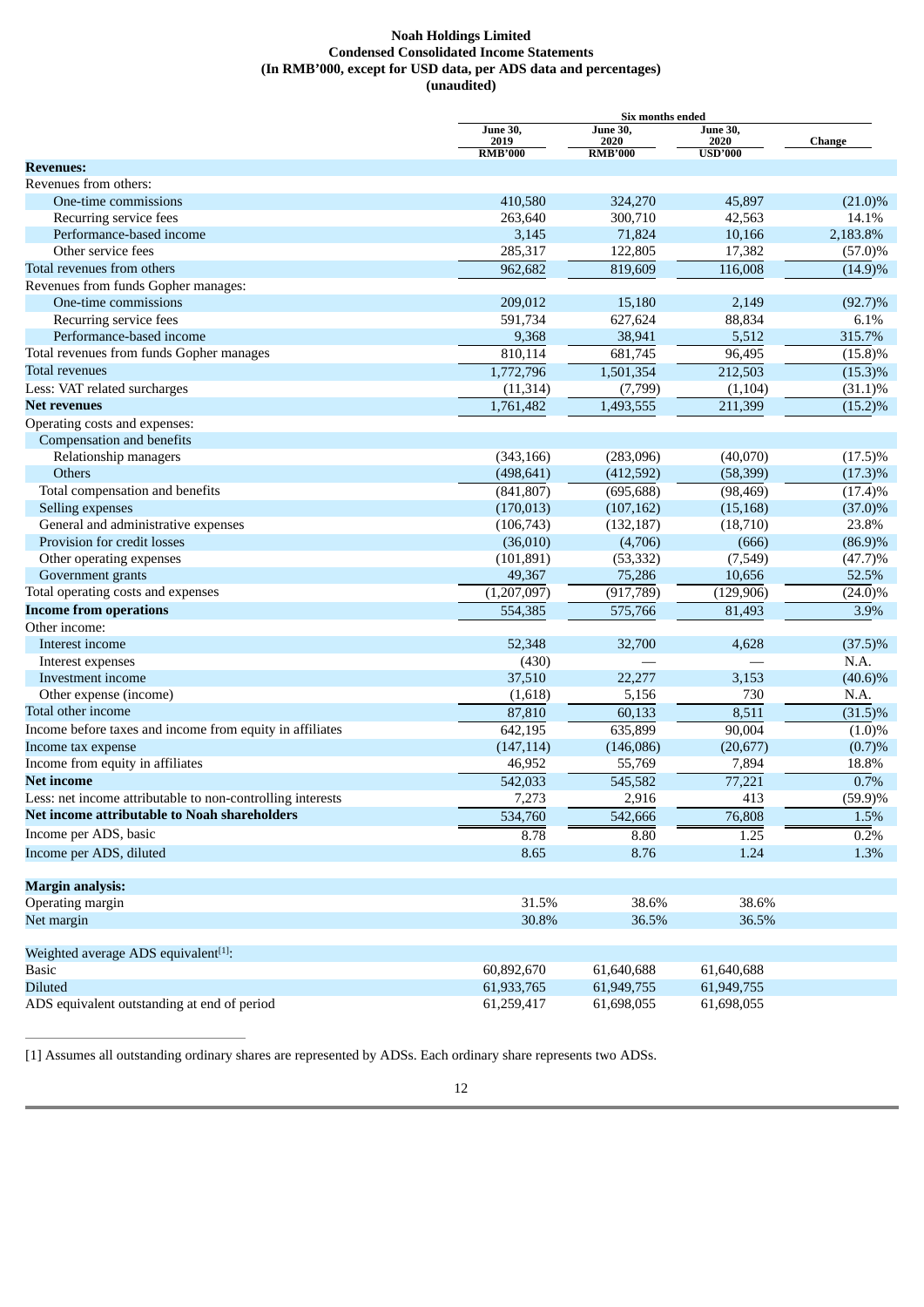## **Noah Holdings Limited Condensed Comprehensive Income Statements (unaudited)**

|                                                                      | Three months ended                        |                                           |                                           |            |
|----------------------------------------------------------------------|-------------------------------------------|-------------------------------------------|-------------------------------------------|------------|
|                                                                      | <b>June 30,</b><br>2019<br><b>RMB'000</b> | <b>June 30,</b><br>2020<br><b>RMB'000</b> | <b>June 30,</b><br>2020<br><b>USD'000</b> | Change     |
| <b>Net income</b>                                                    | 254,449                                   | 301,926                                   | 42.733                                    | 18.7%      |
| Other comprehensive income, net of tax:                              |                                           |                                           |                                           |            |
| Foreign currency translation adjustments                             | 54,495                                    | (7,160)                                   | (1,013)                                   | N.A.       |
| Fair value fluctuation of available for sale Investment (after tax)  | 2,339                                     | 775                                       | 110                                       | $(66.9)\%$ |
| <b>Comprehensive income</b>                                          | 311,283                                   | 295.541                                   | 41,830                                    | (5.1)%     |
| Less: Comprehensive income attributable to non-controlling interests | 4,199                                     | 2,326                                     | 329                                       | $(44.6)\%$ |
| <b>Comprehensive income attributable to Noah shareholders</b>        | 307,084                                   | 293.215                                   | 41.501                                    | (4.5)%     |

## **Noah Holdings Limited Condensed Comprehensive Income Statements (unaudited)**

|                                                                      | Six months ended                          |                                           |                                           |            |
|----------------------------------------------------------------------|-------------------------------------------|-------------------------------------------|-------------------------------------------|------------|
|                                                                      | <b>June 30,</b><br>2019<br><b>RMB'000</b> | <b>June 30,</b><br>2020<br><b>RMB'000</b> | <b>June 30,</b><br>2020<br><b>USD'000</b> | Change     |
| <b>Net income</b>                                                    | 542,033                                   | 545,582                                   | 77.221                                    | $0.7\%$    |
| Other comprehensive income, net of tax:                              |                                           |                                           |                                           |            |
| Foreign currency translation adjustments                             | 23,637                                    | 30,159                                    | 4.269                                     | 27.6%      |
| Fair value fluctuation of available for sale Investment (after tax)  | 2,387                                     | 771                                       | 109                                       | $(67.7)\%$ |
| <b>Comprehensive income</b>                                          | 568,057                                   | 576,512                                   | 81,599                                    | 1.5%       |
| Less: Comprehensive income attributable to non-controlling interests | 7,416                                     | 2,952                                     | 418                                       | $(60.2)\%$ |
| <b>Comprehensive income attributable to Noah shareholders</b>        | 560.641                                   | 573.560                                   | 81.181                                    | $2.3\%$    |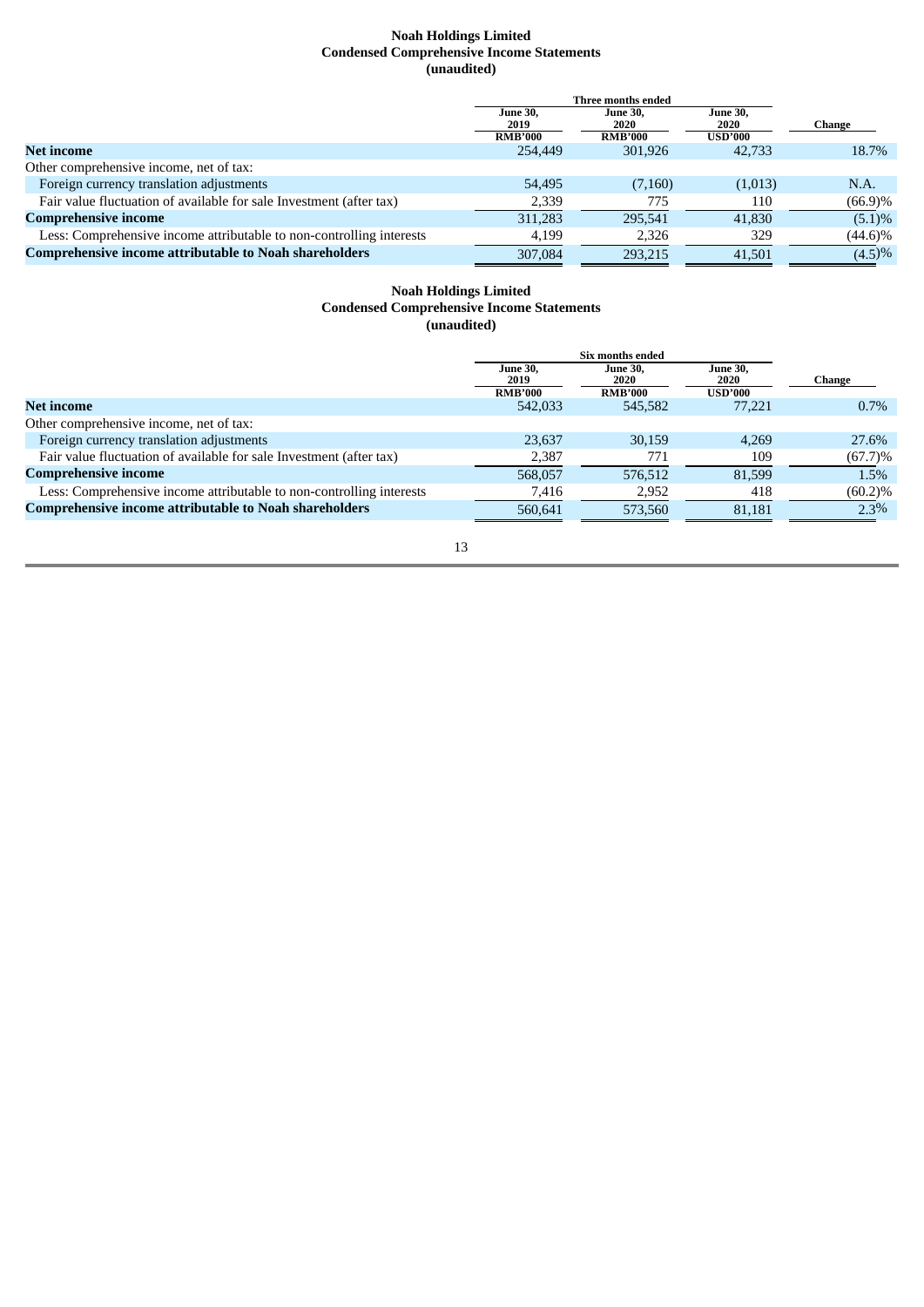## **Noah Holdings Limited Supplemental Information (unaudited)**

|                                                        | As of                                                                    |                         |            |
|--------------------------------------------------------|--------------------------------------------------------------------------|-------------------------|------------|
|                                                        | <b>June 30,</b><br>2019                                                  | <b>June 30,</b><br>2020 | Change     |
| Number of registered clients                           | 283,655                                                                  | 332,157                 | 17.1%      |
| Number of relationship managers                        | 1,428                                                                    | 1,196                   | $(16.2)\%$ |
| Number of cities in mainland China under coverage      | 83                                                                       | 78                      | $(6.0)\%$  |
|                                                        | Three months ended                                                       |                         |            |
|                                                        | <b>June 30,</b><br>2019                                                  | <b>June 30,</b><br>2020 | Change     |
|                                                        | (in millions of RMB, except number of active clients and<br>percentages) |                         |            |
| Number of active clients <sup>4</sup>                  | 5,882                                                                    | 3,367                   | $(42.8)\%$ |
| Number of active clients including mutual fund clients | 9,888                                                                    | 14,703                  | 48.7%      |
| Transaction value:                                     |                                                                          |                         |            |
| Credit products                                        | 9,750                                                                    | 232                     | $(97.6)\%$ |
| Private equity products                                | 7,658                                                                    | 2,551                   | $(66.7)\%$ |
| Public securities products                             | 6,021                                                                    | 17,971                  | 198.5%     |
| Other products                                         | 934                                                                      | 689                     | $(26.2)\%$ |
| Total transaction value                                | 24,363                                                                   | 21,443                  | $(12.0)\%$ |

"Active clients" for a given period refers to registered high net worth clients who purchase financial products distributed or provided by Noah during that given period, excluding clients who transacted on our online mutual fund platform. 4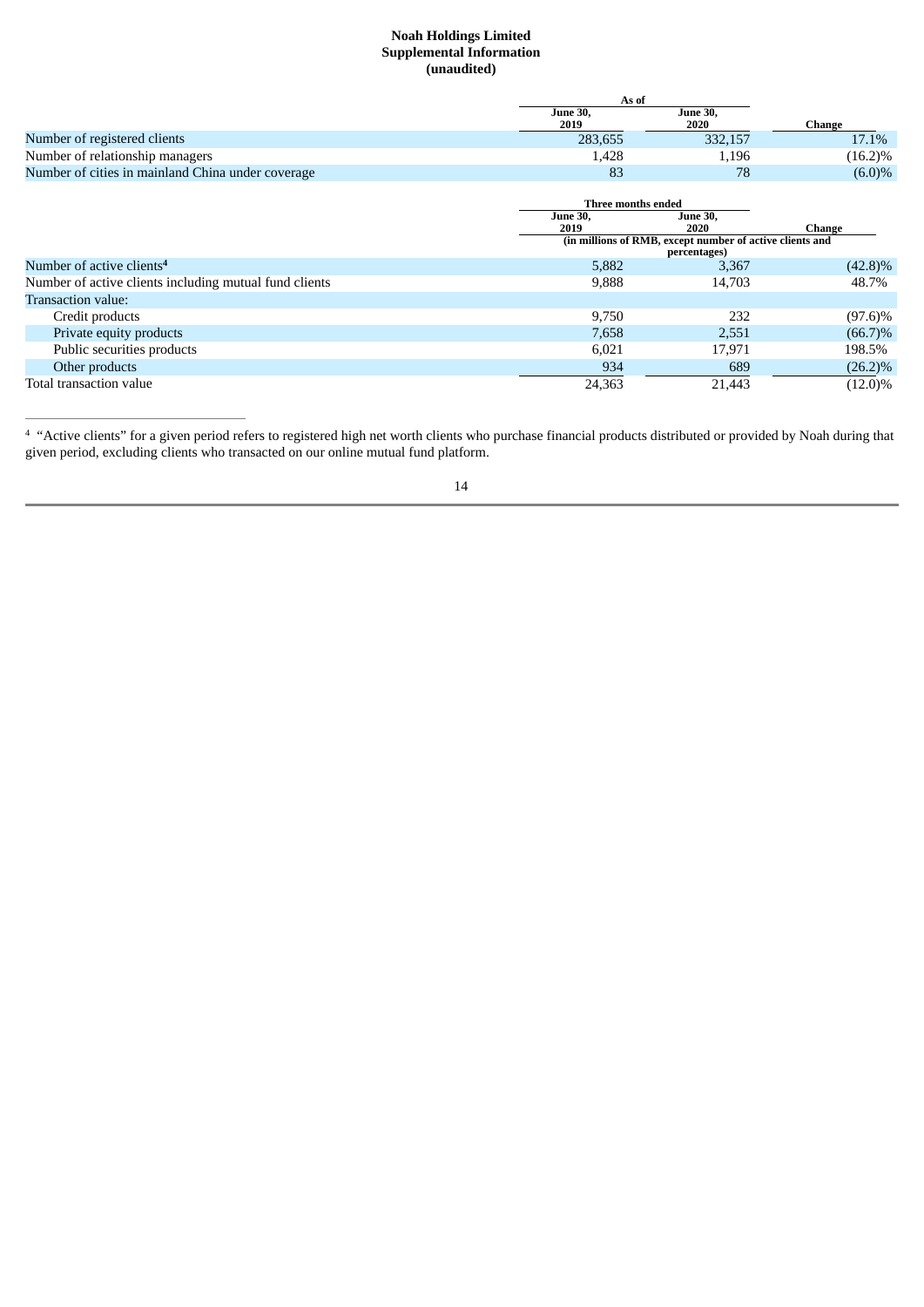## **Noah Holdings Limited Segment Condensed Income Statements (unaudited)**

|                                          | Three months ended June 30, 2020                          |                                                                 |                                                                    |                                |
|------------------------------------------|-----------------------------------------------------------|-----------------------------------------------------------------|--------------------------------------------------------------------|--------------------------------|
|                                          | Wealth<br>Management<br><b>Business</b><br><b>RMB'000</b> | <b>Asset</b><br>Management<br><b>Business</b><br><b>RMB'000</b> | <b>Lending</b> and<br>Other<br><b>Businesses</b><br><b>RMB'000</b> | <b>Total</b><br><b>RMB'000</b> |
| <b>Revenues:</b>                         |                                                           |                                                                 |                                                                    |                                |
| Revenues from others                     |                                                           |                                                                 |                                                                    |                                |
| One-time commissions                     | 116,719                                                   | 366                                                             |                                                                    | 117,085                        |
| Recurring service fees                   | 151,607                                                   | 646                                                             |                                                                    | 152,253                        |
| Performance-based income                 | 57,206                                                    |                                                                 |                                                                    | 57,206                         |
| Other service fees                       | 32,163                                                    | 627                                                             | 23,407                                                             | 56,197                         |
| Total revenues from others               | 357,695                                                   | 1,639                                                           | 23,407                                                             | 382,741                        |
| Revenues from funds Gopher manages       |                                                           |                                                                 |                                                                    |                                |
| One-time commissions                     | 9,860                                                     | 571                                                             |                                                                    | 10,431                         |
| Recurring service fees                   | 160,202                                                   | 163,972                                                         |                                                                    | 324,174                        |
| Performance-based income                 | 17,613                                                    | 16,153                                                          |                                                                    | 33,766                         |
| Total revenues from funds Gopher manages | 187,675                                                   | 180,696                                                         |                                                                    | 368,371                        |
| <b>Total revenues</b>                    | 545,370                                                   | 182,335                                                         | 23,407                                                             | 751,112                        |
| Less: VAT related surcharges             | (2,560)                                                   | (693)                                                           | (421)                                                              | (3,674)                        |
| <b>Net revenues</b>                      | 542,810                                                   | 181,642                                                         | 22,986                                                             | 747,438                        |
| Operating costs and expenses:            |                                                           |                                                                 |                                                                    |                                |
| Compensation and benefits                |                                                           |                                                                 |                                                                    |                                |
| Relationship managers                    | (113, 044)                                                |                                                                 |                                                                    | (113, 044)                     |
| <b>Others</b>                            | (129, 238)                                                | (70, 395)                                                       | (18, 172)                                                          | (217, 805)                     |
| Total compensation and benefits          | (242, 282)                                                | (70, 395)                                                       | (18, 172)                                                          | (330, 849)                     |
| Selling expenses                         | (49,302)                                                  | (8, 407)                                                        | (4, 913)                                                           | (62, 622)                      |
| General and administrative expenses      | (51, 735)                                                 | (12, 994)                                                       | (3,773)                                                            | (68, 502)                      |
| Provision for credit losses              |                                                           |                                                                 | (1,897)                                                            | (1,897)                        |
| Other operating expenses                 | (17,796)                                                  | (1,614)                                                         | (1,305)                                                            | (20, 715)                      |
| Government grants                        | 14,868                                                    | 12,549                                                          | 29,234                                                             | 56,651                         |
| Total operating costs and expenses       | (346,247)                                                 | (80, 861)                                                       | (826)                                                              | (427, 934)                     |
| <b>Income from operations</b>            | 196,563                                                   | 100,781                                                         | 22,160                                                             | 319,504                        |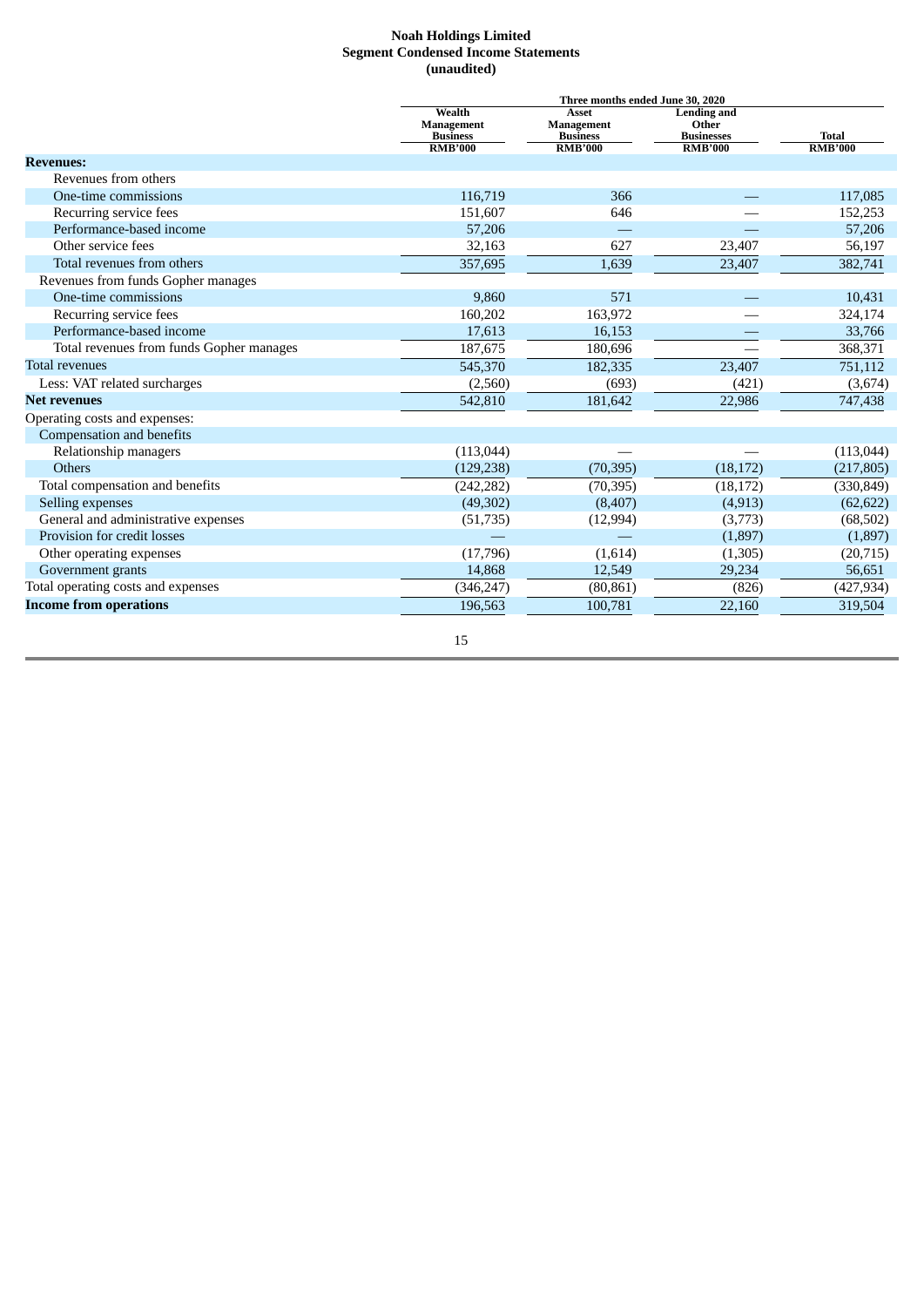## **Noah Holdings Limited Segment Condensed Income Statements (unaudited)**

| Three months ended June 30, 2019                |                                                                 |                                                                    |                                |
|-------------------------------------------------|-----------------------------------------------------------------|--------------------------------------------------------------------|--------------------------------|
| Management<br><b>Business</b><br><b>RMB'000</b> | <b>Asset</b><br>Management<br><b>Business</b><br><b>RMB'000</b> | <b>Lending and</b><br>Other<br><b>Businesses</b><br><b>RMB'000</b> | <b>Total</b><br><b>RMB'000</b> |
|                                                 |                                                                 |                                                                    |                                |
|                                                 |                                                                 |                                                                    |                                |
| 193,567                                         | 370                                                             |                                                                    | 193,937                        |
| 129,698                                         | 1,466                                                           |                                                                    | 131,164                        |
| 1,984                                           | 67                                                              |                                                                    | 2,051                          |
|                                                 | 1,193                                                           |                                                                    | 139,940                        |
| 387,281                                         | 3,096                                                           | 76,715                                                             | 467,092                        |
|                                                 |                                                                 |                                                                    |                                |
| 101,104                                         |                                                                 |                                                                    | 101,104                        |
| 140,316                                         | 163,262                                                         |                                                                    | 303,578                        |
|                                                 | 5,610                                                           |                                                                    | 5,610                          |
| 241,420                                         | 168,872                                                         |                                                                    | 410,292                        |
| 628,701                                         | 171,968                                                         | 76,715                                                             | 877,384                        |
| (3,070)                                         | (877)                                                           | (1,839)                                                            | (5,786)                        |
| 625,631                                         | 171,091                                                         | 74,876                                                             | 871,598                        |
|                                                 |                                                                 |                                                                    |                                |
|                                                 |                                                                 |                                                                    |                                |
| (175, 851)                                      |                                                                 | (47)                                                               | (175, 898)                     |
| (162, 491)                                      | (72, 697)                                                       | (26, 416)                                                          | (261, 604)                     |
| (338, 342)                                      | (72, 697)                                                       | (26, 463)                                                          | (437,502)                      |
| (70, 838)                                       | (4,344)                                                         | (4,375)                                                            | (79, 557)                      |
| (31, 834)                                       | (11, 143)                                                       | (4,765)                                                            | (47, 742)                      |
| (31, 402)                                       | (2,635)                                                         | (2, 424)                                                           | (36, 461)                      |
| (32, 179)                                       | (2,575)                                                         | (16, 309)                                                          | (51,063)                       |
|                                                 | 9,144                                                           | 14,622                                                             | 32,587                         |
| (495, 774)                                      | (84,250)                                                        | (39, 714)                                                          | (619, 738)                     |
| 129,857                                         | 86,841                                                          | 35,162                                                             | 251,860                        |
|                                                 | Wealth<br>62,032<br>8,821                                       |                                                                    | 76,715                         |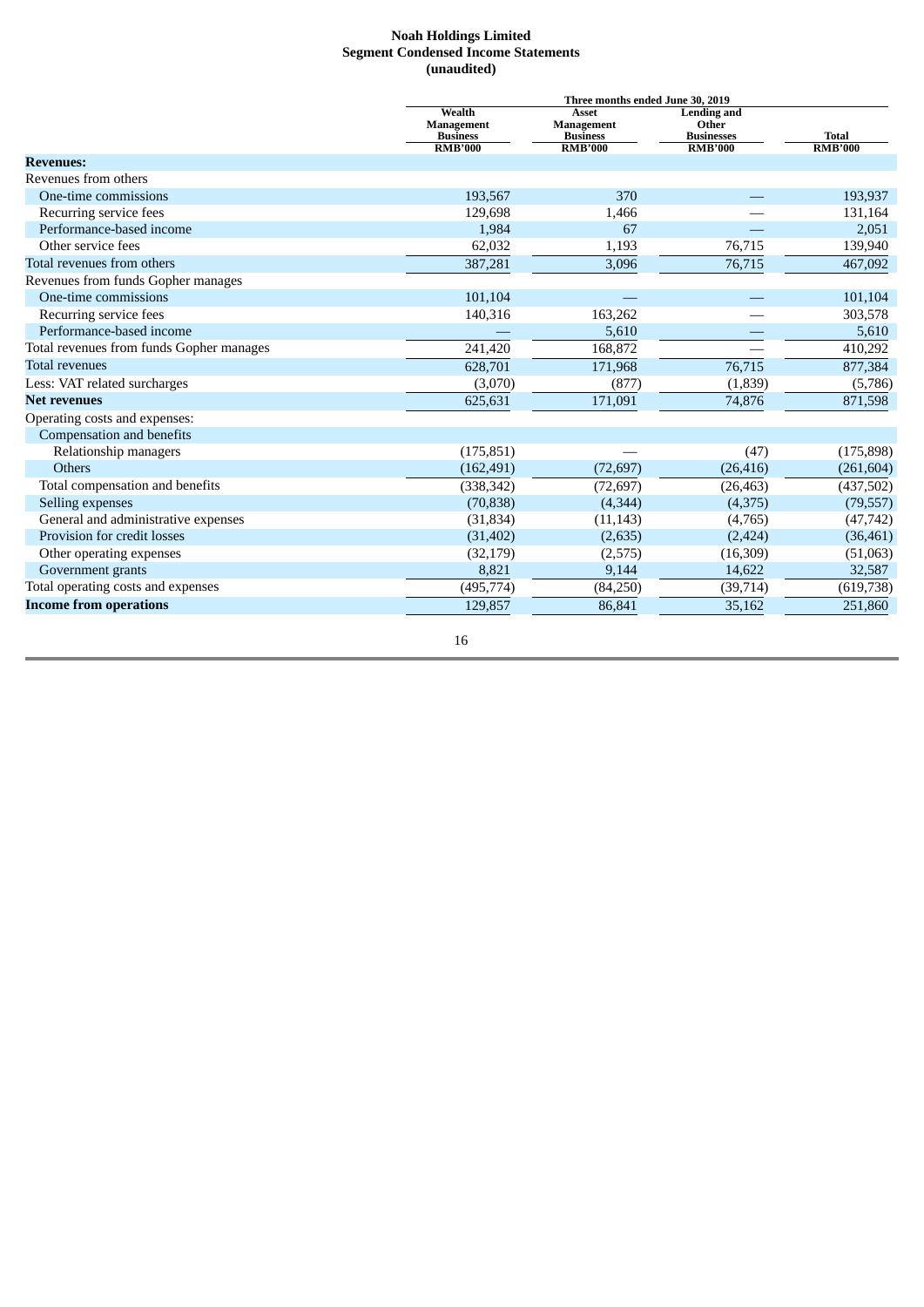## **Noah Holdings Limited Supplement Revenue Information by Geography (unaudited)**

|                       | Three months ended June 30, 2020                          |                                                          |                                                             |                                |
|-----------------------|-----------------------------------------------------------|----------------------------------------------------------|-------------------------------------------------------------|--------------------------------|
|                       | Wealth<br>Management<br><b>Business</b><br><b>RMB'000</b> | Asset<br>Management<br><b>Business</b><br><b>RMB'000</b> | Lending<br>and Other<br><b>Businesses</b><br><b>RMB'000</b> | <b>Total</b><br><b>RMB'000</b> |
| <b>Revenues:</b>      |                                                           |                                                          |                                                             |                                |
| Mainland China        | 392,284                                                   | 150,489                                                  | 23,407                                                      | 566,180                        |
| <b>Hong Kong</b>      | 121,176                                                   | 28,052                                                   |                                                             | 149,228                        |
| Others                | 31,910                                                    | 3,794                                                    |                                                             | 35,704                         |
| <b>Total revenues</b> | 545,370                                                   | 182,335                                                  | 23,407                                                      | 751,112                        |

|                       |                                                           | Three months ended June 30, 2019                         |                                                             |                                |
|-----------------------|-----------------------------------------------------------|----------------------------------------------------------|-------------------------------------------------------------|--------------------------------|
|                       | Wealth<br>Management<br><b>Business</b><br><b>RMB'000</b> | Asset<br>Management<br><b>Business</b><br><b>RMB'000</b> | Lending<br>and Other<br><b>Businesses</b><br><b>RMB'000</b> | <b>Total</b><br><b>RMB'000</b> |
| <b>Revenues:</b>      |                                                           |                                                          |                                                             |                                |
| Mainland China        | 420,540                                                   | 145,992                                                  | 76,715                                                      | 643,247                        |
| <b>Hong Kong</b>      | 178,002                                                   | 23,705                                                   |                                                             | 201,707                        |
| Others                | 30,159                                                    | 2,271                                                    |                                                             | 32,430                         |
| <b>Total revenues</b> | 628,701                                                   | 171,968                                                  | 76,715                                                      | 877,384                        |
|                       |                                                           |                                                          |                                                             |                                |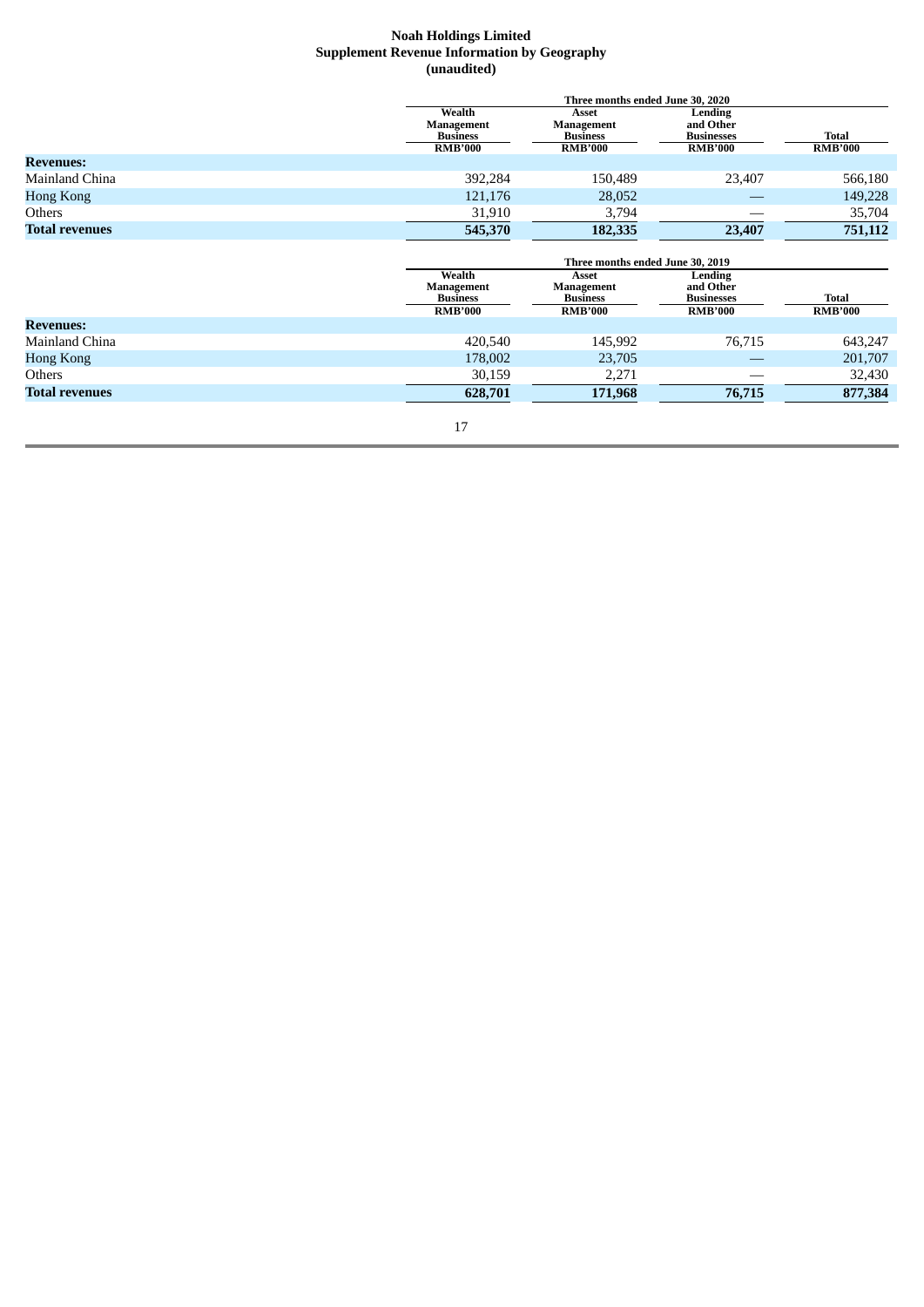## **Noah Holdings Limited Reconciliation of GAAP to Non-GAAP Results (In RMB, except for per ADS data and percentages) (unaudited) 5**

|                                                                        | Three months ended      |                         |            |  |
|------------------------------------------------------------------------|-------------------------|-------------------------|------------|--|
|                                                                        | <b>June 30,</b><br>2019 | <b>June 30,</b><br>2020 | Change     |  |
|                                                                        | <b>RMB'000</b>          | <b>RMB'000</b>          |            |  |
| Net income attributable to Noah shareholders                           | 250,183                 | 299,641                 | 19.8%      |  |
| Adjustment for share-based compensation                                | 22,994                  | 18,106                  | $(21.3)\%$ |  |
| Less: gains from fair value changes of equity securities (unrealized)  | 10.775                  | 2.316                   | $(78.5)\%$ |  |
| Add: gains from sales of equity securities (realized)                  | 4,951                   |                         | N.A.       |  |
| Less: tax effect of adjustments                                        | 3,977                   | 8,200                   | 106.2%     |  |
| Adjusted net income attributable to Noah shareholders (non-GAAP)       | 263,376                 | 307.231                 | 16.7%      |  |
|                                                                        |                         |                         |            |  |
| Net margin attributable to Noah shareholders                           | 28.7%                   | 40.1%                   |            |  |
| Non-GAAP net margin attributable to Noah shareholders                  | 30.2%                   | 41.1%                   |            |  |
|                                                                        |                         |                         |            |  |
| Net income attributable to Noah shareholders per ADS, diluted          | 4.04                    | 4.84                    | 19.8%      |  |
| Non-GAAP net income attributable to Noah shareholders per ADS, diluted | 4.25                    | 4.96                    | 16.7%      |  |

<sup>5</sup> Noah's Non-GAAP financial measures are its corresponding GAAP financial measures excluding the effects of all forms of share-based compensation, fair value changes of equity securities (unrealized), adjustment for sale of equity securities and net of tax impact, if any.